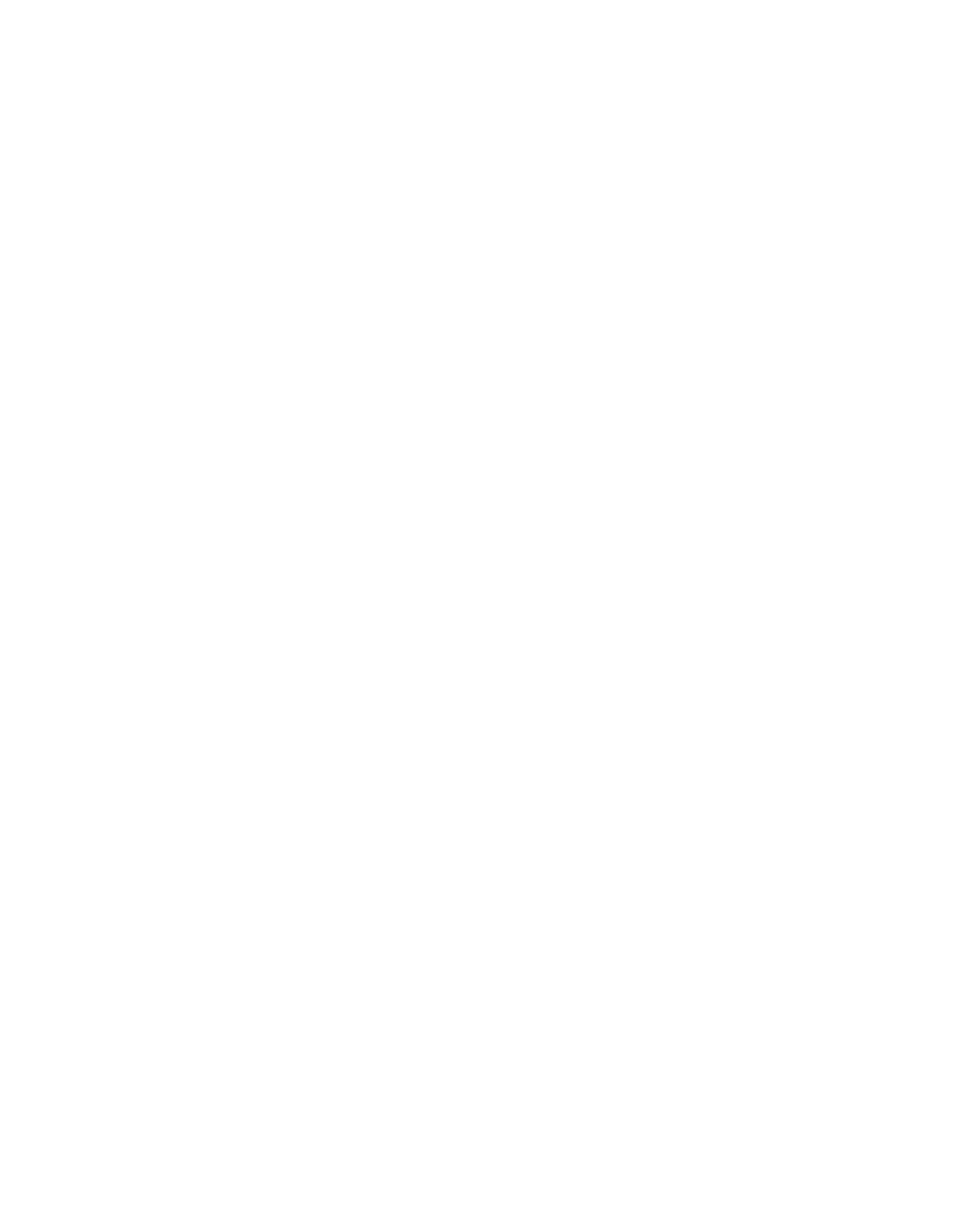## **FY 2004 & 2005 PROGRAM GUIDANCE TABLE OF CONTENTS**

#### I. INSTREAM FLOW IDENTIFICATION AND PROTECTION

#### ONGOING PROJECTS

| 8               |  |
|-----------------|--|
| 8a              |  |
| 9               |  |
| $C-4c$          |  |
| 71              |  |
| $C-11$          |  |
| $C-14$          |  |
| 19 <sub>b</sub> |  |
| 86              |  |
| 113             |  |
| 114             |  |
| 115             |  |

# ONGOING PROJECTS NEEDING REVISION

| 19 <sub>h</sub> |  |
|-----------------|--|
| 70              |  |

#### **PLACEHOLDERS**

| 67 —  |                                                               |  |
|-------|---------------------------------------------------------------|--|
| $C-9$ |                                                               |  |
| 114a  |                                                               |  |
|       | Geomorphic Research/channel & Sediment Monitoring             |  |
|       |                                                               |  |
|       | 85d Green River: Monitoring of Deposition and Erosion  I-3    |  |
|       | 85e Gunnison River: Monitoring of Deposition and Erosion  I-3 |  |
|       |                                                               |  |
|       |                                                               |  |

### COMPLETED OR DISCONTINUED PROJECTS

| 104 | Fluctuating Flow Effects on Overwintering Pikeminnow  I-4       |
|-----|-----------------------------------------------------------------|
| 107 |                                                                 |
| 108 | Determination of winter use and seasonal instream flow needs of |
|     |                                                                 |

# II. HABITAT RESTORATION

| ONGOING PROJECTS |  |
|------------------|--|
|                  |  |
|                  |  |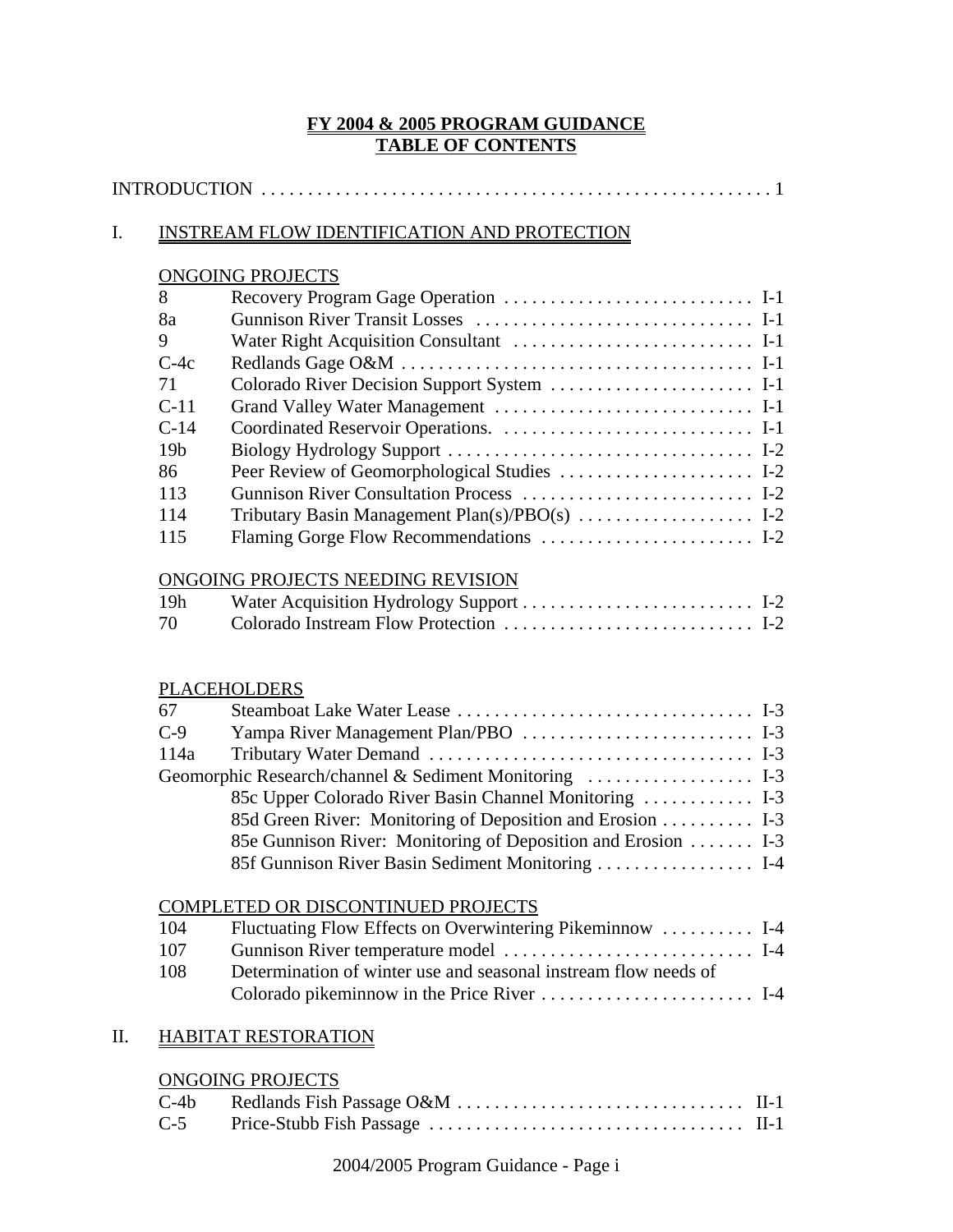|      | $C-23$  |                                                                                                                                    |
|------|---------|------------------------------------------------------------------------------------------------------------------------------------|
|      | $C-23$  |                                                                                                                                    |
|      | $C-29$  |                                                                                                                                    |
|      | 116     |                                                                                                                                    |
|      |         | <b>NEW PROJECTS</b>                                                                                                                |
|      | $C-29a$ | <b>Evaluation of GVIC Fish Screen</b>                                                                                              |
|      |         | Evaluation of Pikeminnow Entrainment in Diversion Structures  II-2                                                                 |
|      | $C-6$   | Evaluation of Razorback Sucker Migration and Recruitment from Floodplain<br>Depressions into the Mainstem Middle Green River  II-2 |
|      |         | <b>PLACEHOLDERS</b>                                                                                                                |
|      | $C-26a$ |                                                                                                                                    |
|      | $C-26b$ |                                                                                                                                    |
|      | $C-6$   | Floodplain Habitat Restoration Program  II-2                                                                                       |
|      |         | <b>COMPLETED OR DISCONTINUED PROJECTS</b>                                                                                          |
|      |         | C-6 rz model Razorback Sucker Habitat Model  II-3                                                                                  |
| III. |         | REDUCE NONNATIVE FISH AND SPORTFISH IMPACTS                                                                                        |
|      |         | <b>ONGOING PROJECTS</b>                                                                                                            |
|      |         |                                                                                                                                    |
|      |         | ONGOING PROJECTS NEEDING REVISION                                                                                                  |
|      | 98a     |                                                                                                                                    |
|      | 98b     | Upper Yampa River Nonnative Fish Translocation  III-1                                                                              |
|      | 109     | Middle Green River Northern Pike Removal  III-1                                                                                    |
|      | 110     | Lower Yampa River Catfish Removal  III-1                                                                                           |
|      | 123     | Green River Nonnative Fish Removal  III-1                                                                                          |
|      | 124     |                                                                                                                                    |
|      | 125     | Middle Yampa River Bass and Catfish Translocation  III-1                                                                           |
|      | 126     |                                                                                                                                    |
|      |         | <b>NEW PROJECTS</b>                                                                                                                |
|      |         | Evaluate Native Fish Response to Nonnative Fish Control Efforts III-2                                                              |
|      |         | <b>PLACEHOLDERS</b>                                                                                                                |
|      | $C-20$  |                                                                                                                                    |
|      | $C-31$  |                                                                                                                                    |
|      | 119     | Evaluation of Sportfish Escapement from Starvation  III-2                                                                          |
|      | $C-9$   |                                                                                                                                    |
|      |         | COMPLETED OR DISCONTINUED PROJECTS                                                                                                 |
|      | 118     |                                                                                                                                    |
|      | 106     | Nonnative Stocking Regulations Evaluation  III-2                                                                                   |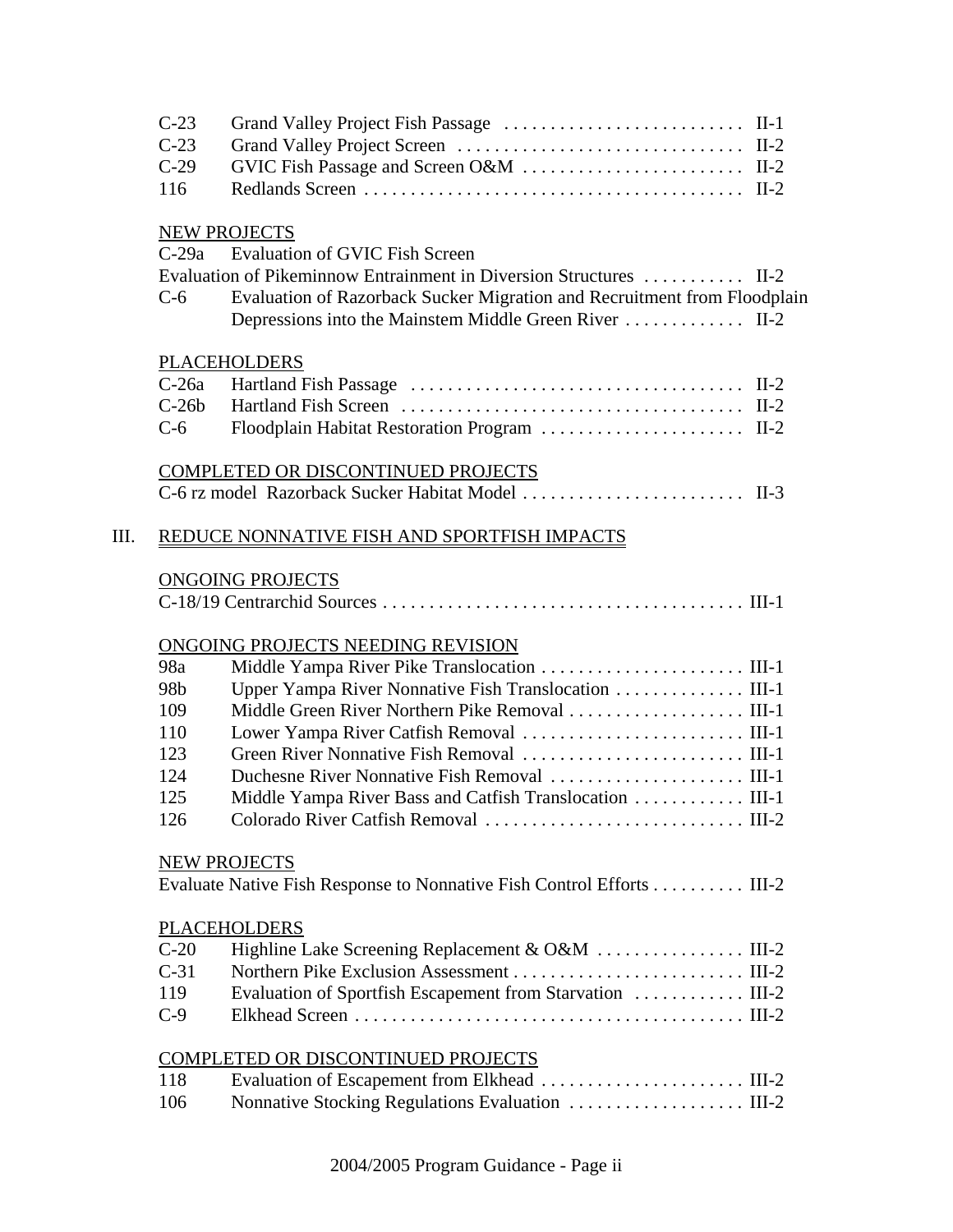# IV. PROPAGATION & GENETICS MANAGEMENT

## ONGOING PROJECTS

| ONGOING PROJECTS NEEDING REVISION |  |
|-----------------------------------|--|
|                                   |  |

#### V. RESEARCH, MONITORING, & DATA MANAGEMENT

#### ONGOING PROJECTS

| 15   |                                            |  |
|------|--------------------------------------------|--|
| 22f  | Yampa & Middle Green Larval Abundance  V-1 |  |
| 127  |                                            |  |
| 128b |                                            |  |
| 129  |                                            |  |
| 130  |                                            |  |
| 131  |                                            |  |
| 132  |                                            |  |
| 133  |                                            |  |
|      |                                            |  |

#### ONGOING PROJECTS NEEDING REVISION

| 16  |                                                         |  |
|-----|---------------------------------------------------------|--|
| 121 | Survey of Larval Razorback in Upper Colo. Subbasin  V-2 |  |

#### NEW PROJECTS

| (111) Razorback Sucker and Bonytail Stocking Evaluation  V-2 |  |
|--------------------------------------------------------------|--|
|                                                              |  |

#### **PLACEHOLDERS**

| Development of a Computer-Interactive Key to Identify Cyprinid Larvae and Early |  |
|---------------------------------------------------------------------------------|--|
|                                                                                 |  |

#### COMPLETED OR DISCONTINUED PROJECTS

| 128a |  |  |
|------|--|--|
|      |  |  |

# VI. INFORMATION, EDUCATION, & PUBLIC INVOLVEMENT

#### ONGOING PROJECTS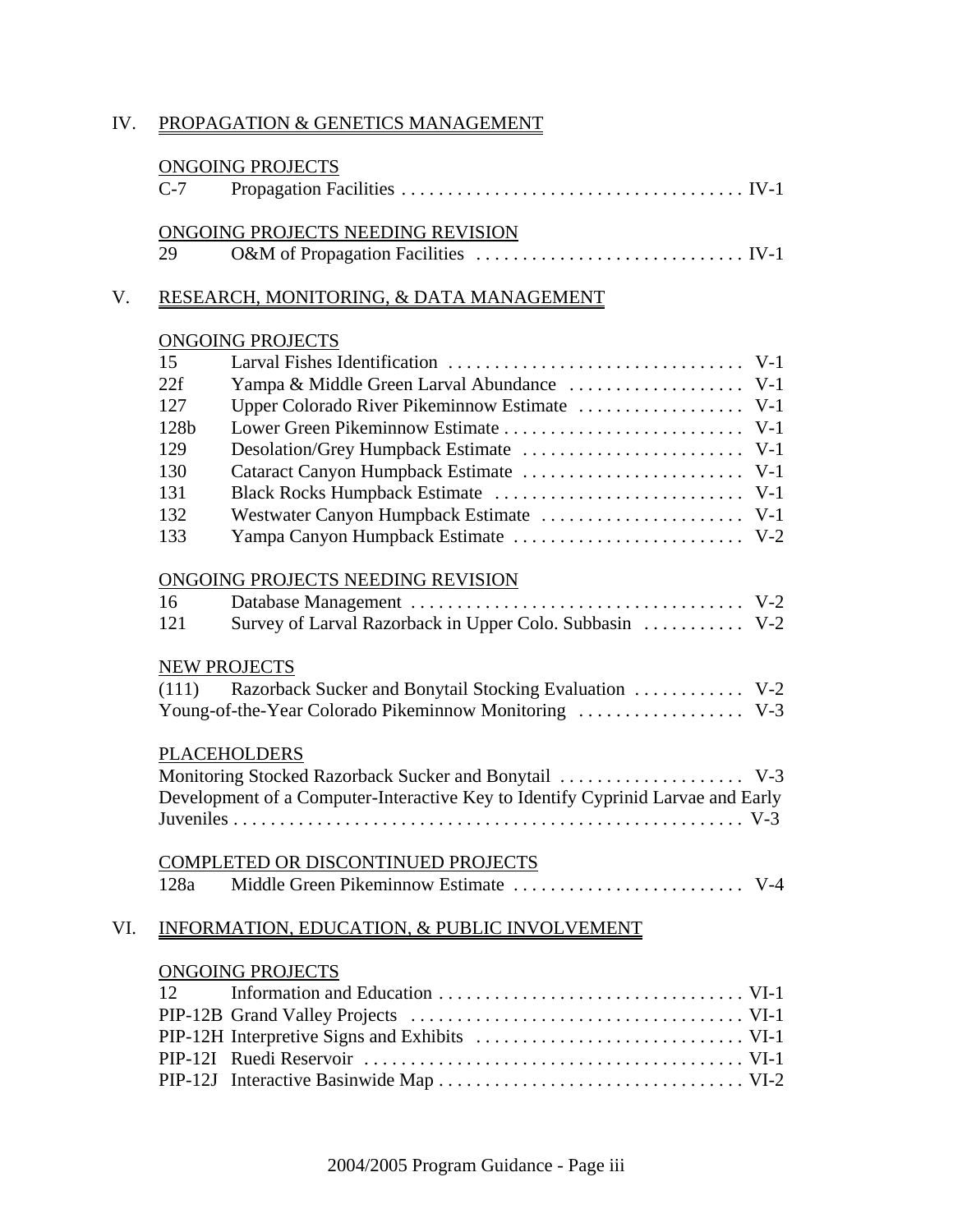#### ONGOING PROJECTS NEEDING REVISION

#### PLACEHOLDERS

# VII. PROGRAM MANAGEMENT

## ONGOING PROJECTS

| $\overline{2}$ |  |
|----------------|--|
| $\overline{3}$ |  |
| $\overline{4}$ |  |
|                |  |
|                |  |

# **APPENDICES**

FY-2004–2005 PROPOSED SCOPE OF WORK FORM

#### SCOPE OF WORK BUDGET DETAIL REQUIREMENTS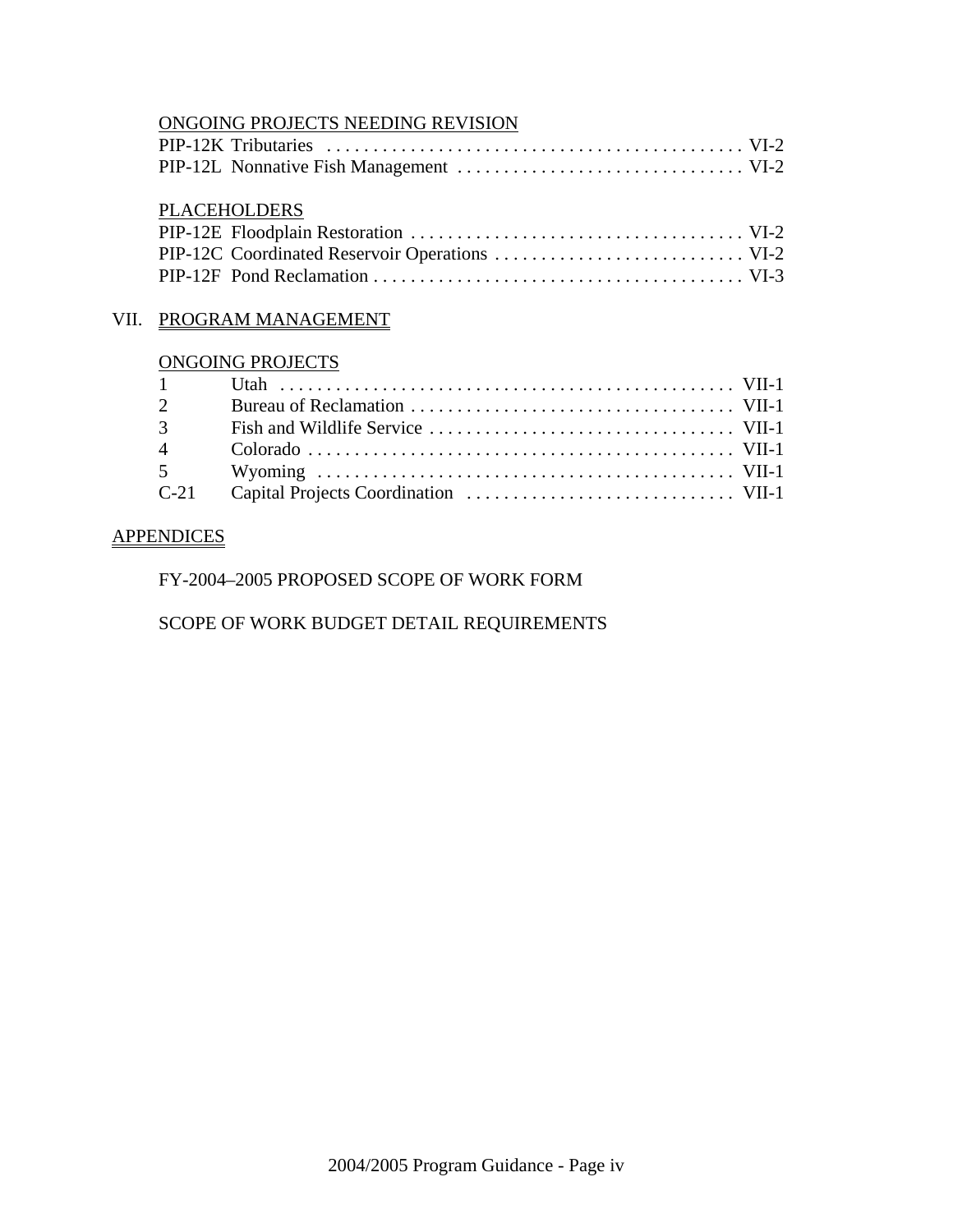#### **INTRODUCTION**

This is the guidance for development of the Recovery Program's FY 2004-2005 Work Plan. The Program Director's office developed this guidance on the basis of the Recovery Program's Recovery Action Plan (RIPRAP) and input from Program participants. The guidance was subsequently reviewed, modified, and approved by the Program's technical, Management, and Implementation committees. The RIPRAP identifies all the activities currently believed necessary and feasible to recover the endangered fish in the Upper Basin. Thus, annual Program guidance is closely tied to the RIPRAP.

Like the RIPRAP, the guidance is organized by recovery element. Within each recovery element, guidance is provided for ongoing, ongoing-revised, and new projects. Projects to be completed in or discontinued after FY 2003 also are listed. Ongoing projects are those previously approved for out-year funding for which goals/objectives, methods, cost, and expected outcome have not changed significantly. Scopes of work for these projects should require only minor updates. Ongoing-revised projects are those previously approved for outyear funding for which goals, objectives, methods, cost, or expected outcome have changed significantly (as outlined in the guidance), thus their scopes of work may require more changes. New projects are those not previously approved for out-year funding and completely new scopes of work will be developed for these.

This FY 2004-2005 guidance requests proposals for FY 2004-2005 activities; proposed scopes of work are requested for each of the projects listed in this guidance. Scopes of work should be prepared according to the format in the appendices. Please review this format carefully, especially the explanatory text printed in italics. Scopes of work which do not contain the information and budget detail requested will be returned to the principal investigator for revision. This could prevent the scope from receiving FY 2004-2005 funding consideration because of the tight work plan development schedule.

Scopes of work for new, ongoing and ongoing-revised biological and water acquisition projects (under recovery elements I\_V) are due NO LATER THAN May 16, 2003 (this includes scopes of work for capital-funded projects). Submit new, ongoing-revised, and ongoing scopes of work for these projects to the appropriate Program coordinator (see list at end of this page) in WordPerfect or Word format by electronic mail. IN ADDITION, submit a courtesy electronic or hard copy of new and ongoing-revised biological scopes of work to each member of the Biology Committee and water acquisition scopes of work to each member of the Water Acquisition Committee. If you wish, you may provide this courtesy copy by posting it to the fws-coloriver listserver. (The technical committees do not need to see ongoing scopes of work until later in the work plan review process, and these will be sent to them by the Program Director's office.)

For your information, the evaluation form that will be used by the Recovery Program in evaluating new scopes of work, the evaluation form used by the Recovery Program in reviewing and commenting on final draft project reports, the proper format for final draft reports that are submitted to the Biology Committee for review and approval, and the Biology Committee review process for final draft reports may all be found at http://www.r6.fws.gov/crrip/rfdoc.htm.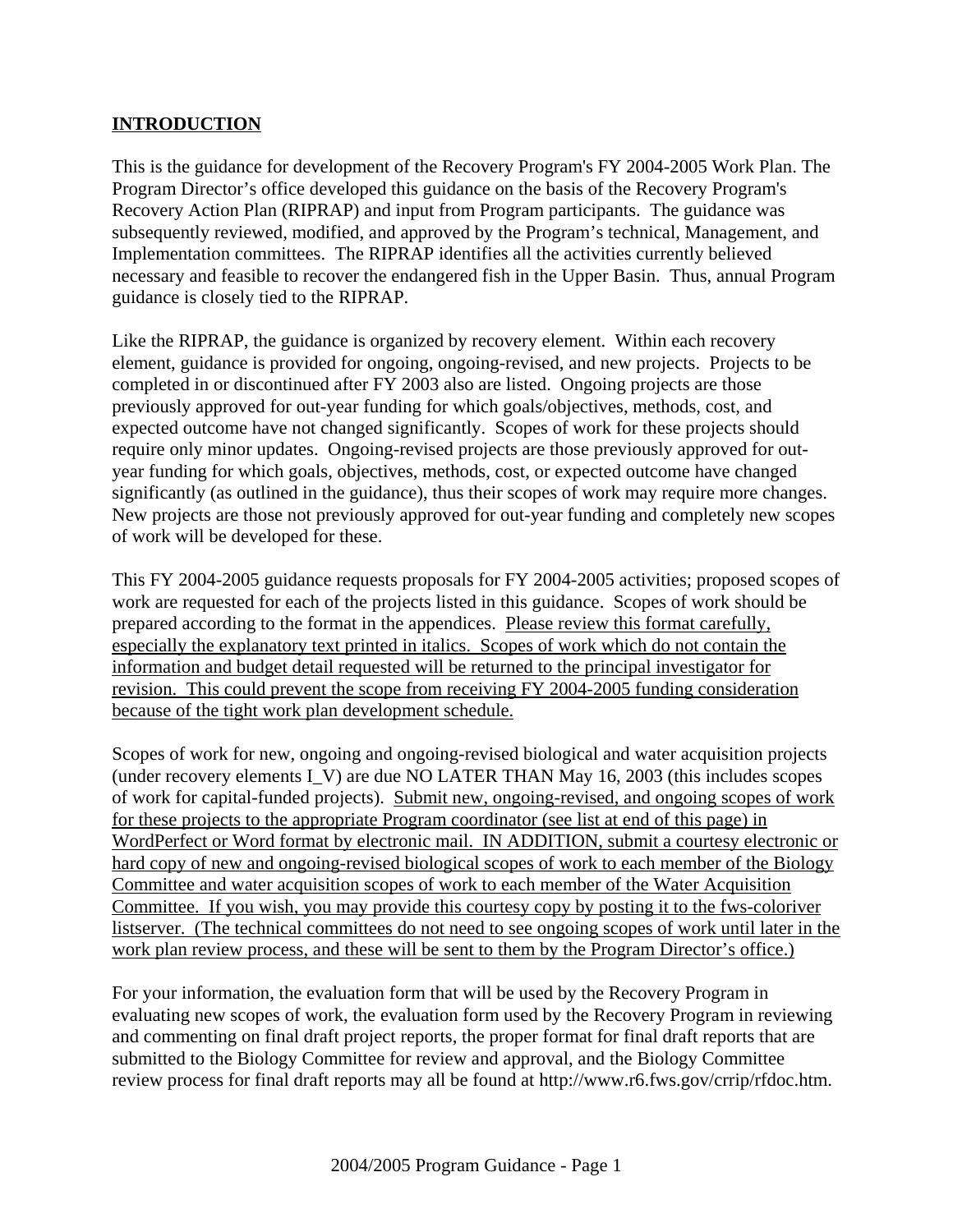Scopes of work for information & education projects (under recovery element VI) also are due May 16, 2003, and should be submitted in WordPerfect or Word format to Debbie Felker (debbie\_felker@fws.gov).

Program management scopes of work (under recovery element VII) are due by July 1, 2003 (in WordPerfect or Word format by electronic mail to angela kantola@fws.gov).

Upon receipt of the proposed scopes of work, the Program Director's office will begin working (with technical advisory panels and principal investigators) to review and refine the scopes of work and develop a recommended technical annual work plan. This recommended work plan and refined scopes of work will be submitted by the Program Director to the technical committees for review on June 20. Technical committee comments are then due to the Program Director and the Management Committee by July 21. The recommended Program management work plan also is due from the Program Director to the Management Committee at this time. The Management Committee will meet in early August to discuss the recommended work plans and approve projects for the Draft FY 2004-2005 Work Plan. The Draft Work Plan will be submitted to the Implementation Committee for review by August 25. The Implementation Committee will meet in September and the final FY 2004-2005 Work Plan and final scopes of work will be distributed in the first quarter of FY 2004. If you have any questions about this guidance or the FY 2004-2005 work plan development process, please contact Angela Kantola at 303/969-7322, ext 221, or the appropriate coordinator:

Instream flow protection -

Biological studies: Gerry Roehm 303/969\_7322 ext. 272, gerry\_roehm@fws.gov; Water acquisition activities: George Smith 303/236-5322 ext. 235, george\_smith@fws.gov Habitat restoration and nonnative fish control - Pat Nelson 303/969-7322 ext. 226, pat\_nelson@fws.gov

Genetics and propagation, monitoring/research/life history - Tom Czapla 303/969-7322 ext. 228, tom\_czapla@fws.gov

Information, education, and public involvement - Debbie Felker 303/969-7322 ext. 227, debbie\_felker@fws.gov

Program management - Angela Kantola 303/969-7322 ext. 221, angela\_kantola@fws.gov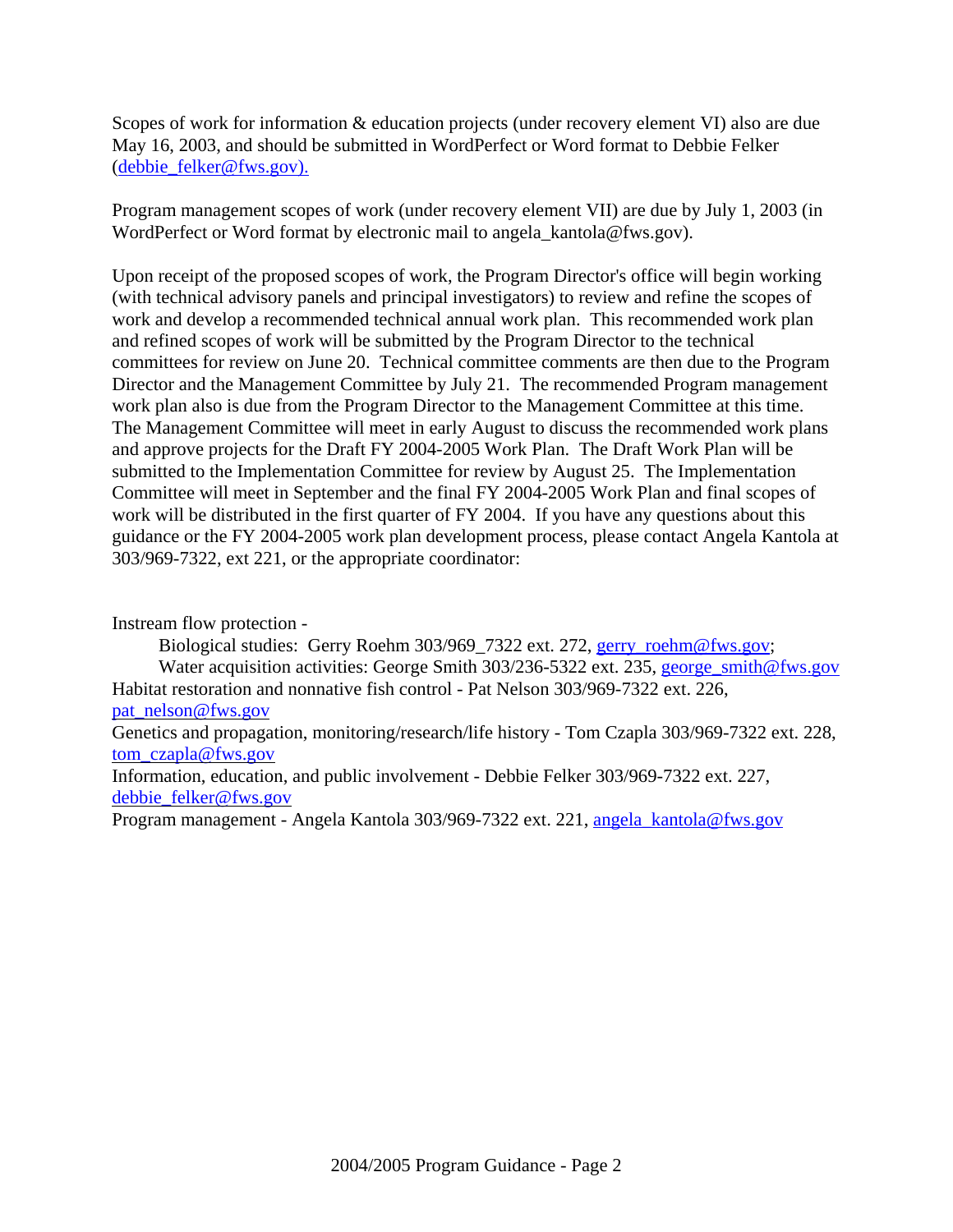#### **I. INSTREAM FLOW IDENTIFICATION AND PROTECTION**

Instream flow activities in FY 2004 and 2005 will be directed toward: 1) ongoing flow, temperature, and channel/sediment monitoring (as identified in the Strategic Plan for Geomorphological Research and Monitoring); 2) augmenting flows in the Colorado, Yampa and Gunnison rivers to help meet Service flow targets; and 3) continued determination of flow needs and available flows.

**PROJECT PROJECT PROJECTED NUMBER TITLE FY 04/05 BUDGET** 

#### *ONGOING PROJECTS*

#### **8 RECOVERY PROGRAM GAGE O&M** \$56,000 / \$58,000

Supports several actions to identify, deliver, and protect instream flows on the Colorado, Green, Yampa, Duchesne, and Price rivers.

#### **8a GUNNISON RIVER TRANSIT LOSSES** Funded outside the

Recovery Program Complete estimation of stream-flow transit losses in the Gunnison River from station 09152500 downstream to the Redlands Canal diversion dam. (Program contributed \$10,000 in FY 03.)

**9 WATER RIGHT ACQUISITION CONSULTANT** Up to \$10,000/year Supports actions as needed to identify and protect flows on the Colorado, Green, and Yampa rivers.

**C-4C REDLANDS GAGE O&M** \$10,000 / \$10,000

Reclamation's support of continued operation of the Redlands Fish passage structure and provision of data for minimum flow requirements.

**71 COLORADO RIVER DECISION SUPPORT SYS.** \$150,000 / \$150,000 CWCB uses CRDSS to assess legal and physical availability of water and Compact considerations for protection of instream flows in the Colorado and Yampa river basins.

# **C-11 GRAND VALLEY WATER MANAGEMENT** \$1,098,000 / \$0 Completion of construction on the Grand Valley Water Management Project to provide additional water for the 15-Mile Reach of the Colorado River.

#### **C-14/ COORDINATED RESERVOIR OPERATION** Any funds required **PIP-12C** will be shown in

Section VI

Voluntary coordination of reservoirs in the upper reaches of the Colorado River to provide spring peak flows to the 15-Mile Reach.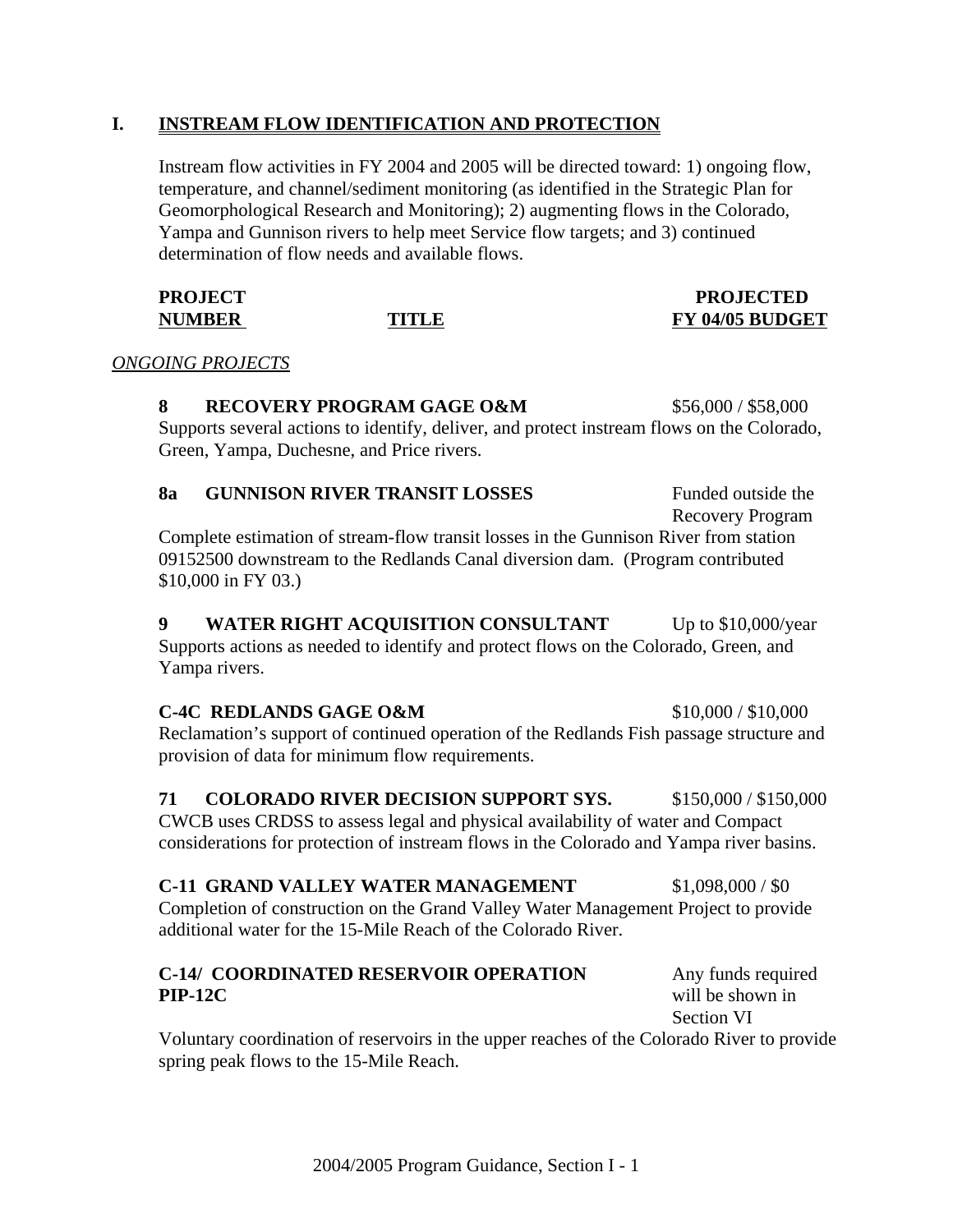#### **19B BIOLOGY HYDROLOGY SUPPORT**  $$69,000 / $72,500$

The Service's Division of Water Resources provides hydrology and temperature data used by Program investigators working to develop and refine instream flow recommendations.

#### **86 GEOMORPHOLOGY PEER REVIEW** Up to \$10,000/FY

As-needed peer review of scopes of work and draft final reports containing a geomorphological component.

#### **113 GUNNISON RIVER CONSULTATION PROCESS** Funded under

Identify an appropriate means by which to consult on depletions from the Gunnison River basin. Quantify foreseeable future depletions and identify a volume of existing and future depletions to be covered under the consultation.

#### **114 TRIBUTARY MGMT. PLAN(S)/PBO(S)** Funded under

Program Mgmt. Identify which, if any, significant tributaries are not covered by existing/pending biological opinions and develop management plan(s) for those tributaries to quantify existing and foreseeable future depletions to be covered under programmatic biological opinion(s) and identify management actions to offset impacts of depletions.

115 FLAMING GORGE FLOW RECOMMENDATIONS \$22,000 / \$0 Determine the effect of recent (1997-2001) Flaming Gorge releases on the fish community in Lodore Canyon and develop a process to monitor the effect of future Flaming Gorge operations in Lodore and Whirlpool Canyons. Characterize the humpback chub community in Whirlpool Canyon, which will direct monitoring in the future.

#### *ONGOING PROJECTS NEEDING REVISION*

**19H WATER ACQUISITION HYDROLOGY SUPPORT \$59,000 / \$61,500** The Service's Division of Water Resources collects hydrology data, administers contracts, and develops data used by the Water Acquisition Committee to assess instream flow protection. Add tasks to collect data required under 15-Mile Reach PBO.

**70 COLORADO INSTREAM FLOW PROTECTION** \$30,000 / \$30,000 CWCB activities to protect instream flows in the Colorado and Yampa river basins. Needs revision to incorporate 5-year review of progress under PBO to determine if instream flow filings are necessary in FY 04 (RIPRAP Colorado River Action Plan items #I.A.4.a.&b.(3)) and provide depletion accounting report as outlined in the PBO (consumptive use and losses report using CRDSS) by 12/05 (RIPRAP Colorado River Action Plan item #I.A.3.a.&b.).

Program Mgmt.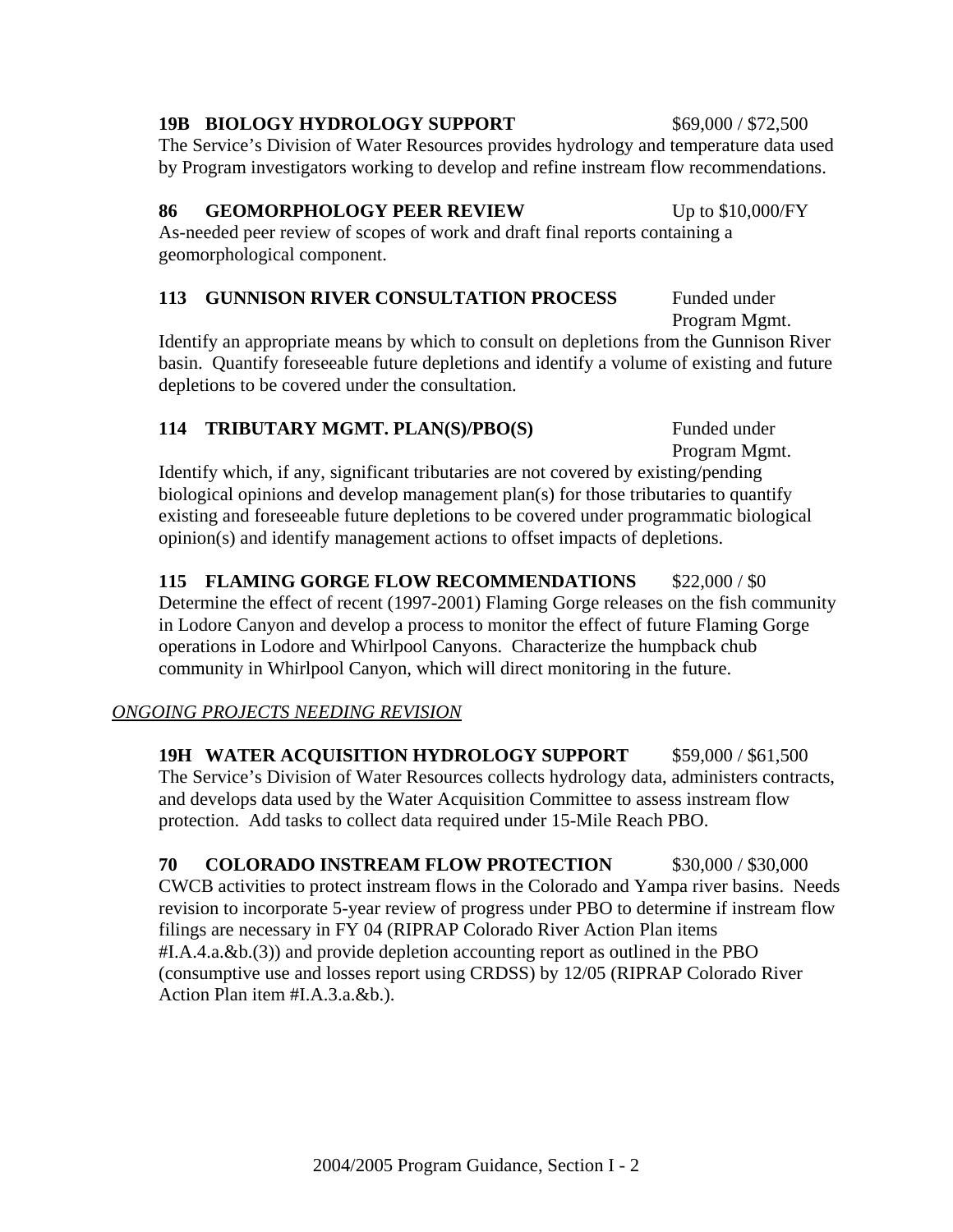#### *PLACEHOLDERS*

# **67 STEAMBOAT LAKE WATER LEASE** TBD

This project is pending the outcome of the Yampa River Management Plan. Steamboat Lake is one of several potential sources of water to augment late summer flows in the Yampa River. The terms and cost of the lease must be renegotiated; but the Program would pay only for the amount of water actually released for instream flow augmentation.

### **C-9 YAMPA RIVER MANAGEMENT PLAN/PBO** \$3,281,000 / \$3,885,000

A placeholder of roughly \$7M has been reserved for FY 2004–05 to implement a structural augmentation water supply alternative, if necessary, pending selection of a water supply option through the Yampa River NEPA process.

#### **114a TRIBUTARY WATER DEMAND** TBD

Placeholder for one or more depletion estimates for significant tributaries found to lacking adequate coverage under existing biological opinions. FY 2002 scope of work was not implemented pending identification of affected tributaries. We anticipate that Colorado (CWCB) and/or Utah (UDWR) would be responsible for this activity.

# **GEOMORPHIC RESEARCH/CHANNEL & SEDIMENT MONITORING**

\$378,000 / \$378,000 This placeholder represents one or more projects that may be recommended for implementation in the Strategic Plan for Geomorphological Research and Monitoring.

Ongoing projects that may be considered for continuation once the strategic plan is completed are:

# **85c UPPER COLORADO RIVER CHANNEL MONITORING**

A placeholder of \$19,000/FY has been reserved, pending the completion of the geomorphological research strategic plan. This ongoing project would monitor the embeddedness of gravel and cobble substrates in the upper Colorado River and sample invertebrates to quantify the biological link between physical substrate characteristics and food-base production.

#### **85d GREEN RIVER DEPOSITION AND EROSION MONITORING**

A placeholder of \$20,000/FY has been reserved, pending the completion of the geomorphological research strategic plan. This ongoing project involves time-series monitoring of deposition and erosion at the Jensen razorback sucker spawning bar on the Green River to quantify sediment dynamics and relate them to physical and biological processes creating razorback sucker habitat.

# **85e GUNNISON RIVER DEPOSITION AND EROSION MONITORING**

A placeholder of \$44,000/FY has been reserved, pending the completion of the geomorphological research strategic plan. This project would involve time-series monitoring of deposition and erosion to quantify sediment dynamics to help determine the timing and duration of flows needed to create and maintain habitat for endangered fish in the Gunnison River.

2004/2005 Program Guidance, Section I - 3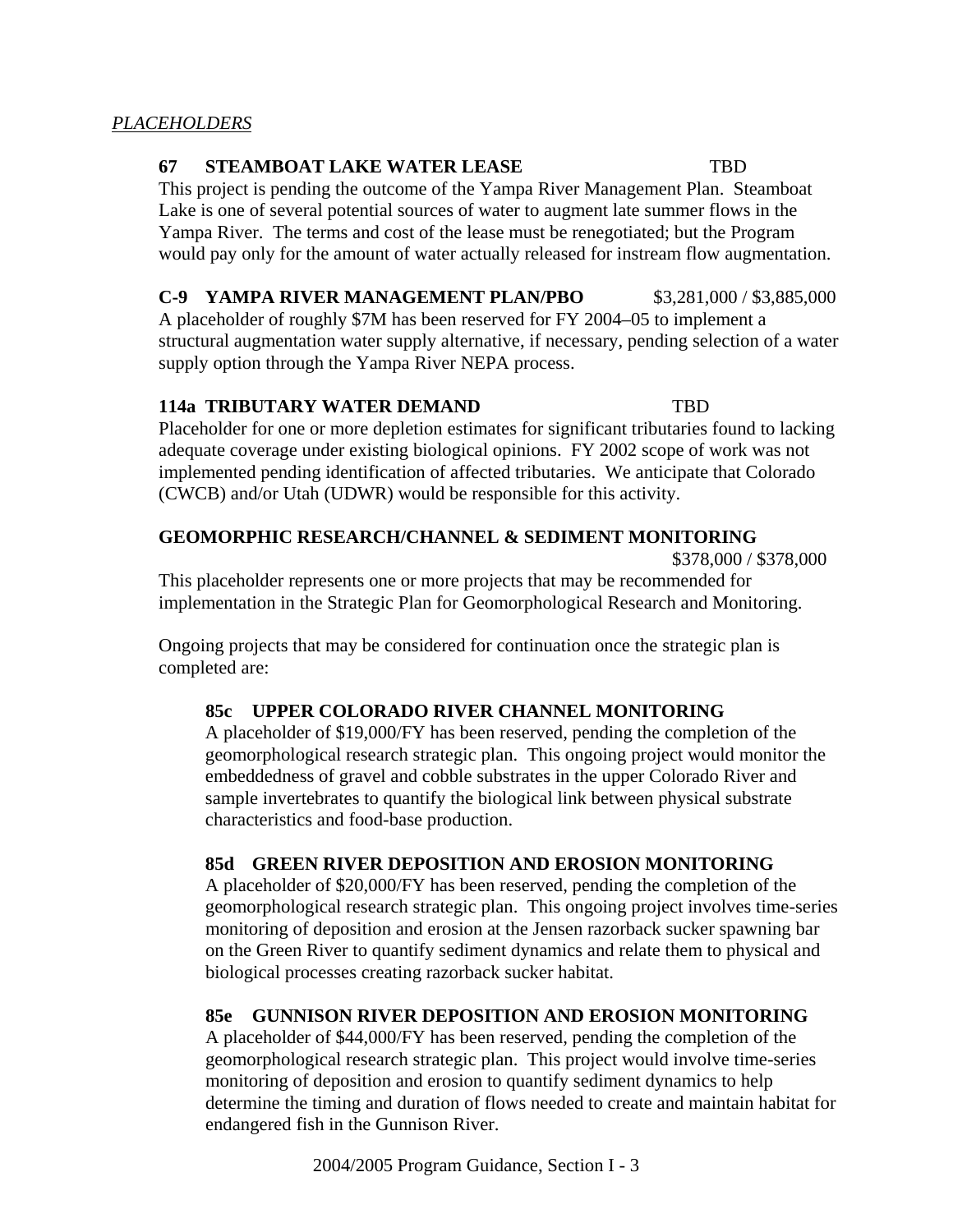#### **85f GUNNISON RIVER SEDIMENT MONITORING**

A placeholder of \$45,000/FY has been reserved, pending the completion of the geomorphological research strategic plan. This project would evaluate the dynamics of sediment movement and evaluate the effects of the flows and sediment movement on the morphometric and bed material characteristics of the Gunnison River.

#### *COMPLETED OR DISCONTINUED PROJECTS*

### **104 FLUCTUATING FLOW EFFECTS ON YOUNG OVERWINTERING PIKEMINNOW**

This project to estimate of over-winter survival and movement of age-0 Colorado pikeminnow as related to stage fluctuations in the Green River below Flaming Gorge dam will be completed in FY 2003.

#### **107 GUNNISON RIVER TEMPERATURE MODEL**

Phase II (modeling) of this project to determine if temperature modification is feasible on the Gunnison River downstream from the Aspinall Unit will be completed in FY 2003.

#### **108 WINTER USE & SEASONAL FLOW NEEDS OF PIKEMINNOW IN THE PRICE RIVER**

Development of year-round flow recommendations to protect Colorado pikeminnow in the Price River at their current levels is scheduled for completion in FY 2003.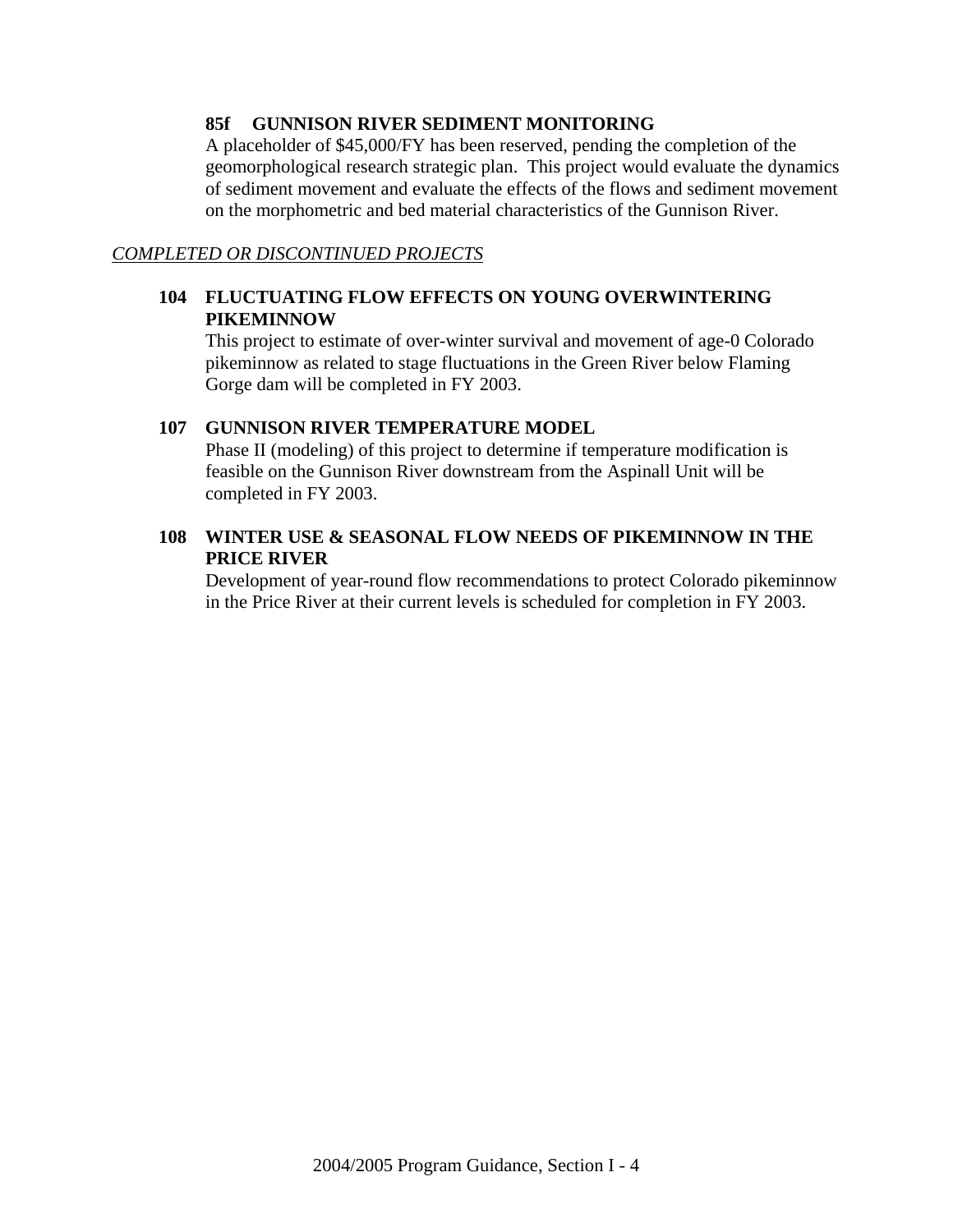#### **II. HABITAT RESTORATION**

The goal of Habitat Restoration is to provide and protect habitat necessary to both achieve and sustain endangered fish recovery. Currently there are three major thrusts under this element of the Recovery Program.

- 1. Re-open access to historically-occupied river sections by restoring fish passage at the following migration barriers: a. Redlands Diversion Dam (completed 6/96) b. Hartland Diversion Dam (on hold pending reassessment of need) c. Grand Valley Irrigation Company Diversion (completed 1/98) d. Price-Stubb Diversion Dam e. Grand Valley Project Diversion Dam f. Tusher Wash Diversion Dam (dropped from further consideration; deemed unnecessary) g. Yampa River diversion structures, if deemed necessary
- 2. Install fish screens to prevent entrainment of endangered fishes into diversion canals.
	- a. Redlands Diversion Dam
	- b. Hartland Diversion Dam (on hold pending assessment of need for fish passage)
	- c. Grand Valley Irrigation Company Diversion (completed 4/02)
	- d. Grand Valley Project Diversion Dam
	- e. Tusher Wash Diversion Dam
	- f. Yampa River diversion structures, if deemed necessary
- 3. Restore or enhance natural floodplain functions that support endangered fish recovery.

| <b>PROJECT</b> |       | <b>PROJECTED</b>       |
|----------------|-------|------------------------|
| <b>NUMBER</b>  | TITLE | <b>FY 04/05 BUDGET</b> |

#### *ONGOING PROJECTS*

#### **C-4b REDLANDS FISH PASSAGE O&M** \$26,160 / \$26,160

Fish & Wildife Service monitoring of the fish trap at the Redlands fish passage (sorting, examining and enumerating all fish; cleaning trash and debris from the trash racks, bar screens, fish trap, and fishway entrance).

**C-5 PRICE-STUBB FISH PASSAGE** \$1,405,000 / \$1,070,000 Begin construction of fish passage at the Price-Stubb Diversion Dam on the Colorado River.

**C-23 GRAND VALLEY PROJECT FISH PASSAGE** \$1,000,000 / \$1,575,000 Construct fish passage at the Grand Valley Project Diversion Dam (aka "Roller Dam") on the Colorado River.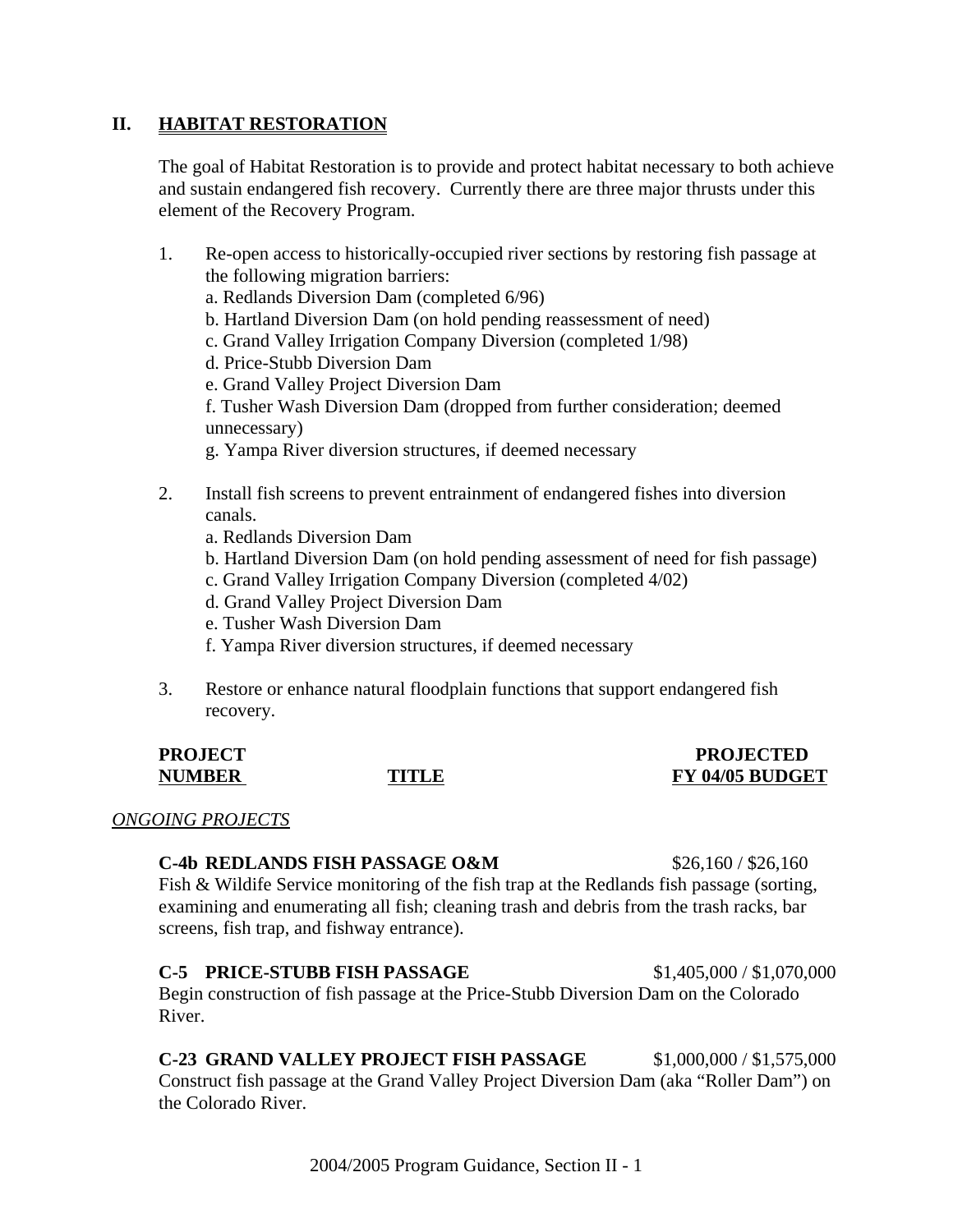2004/2005 Program Guidance, Section II - 2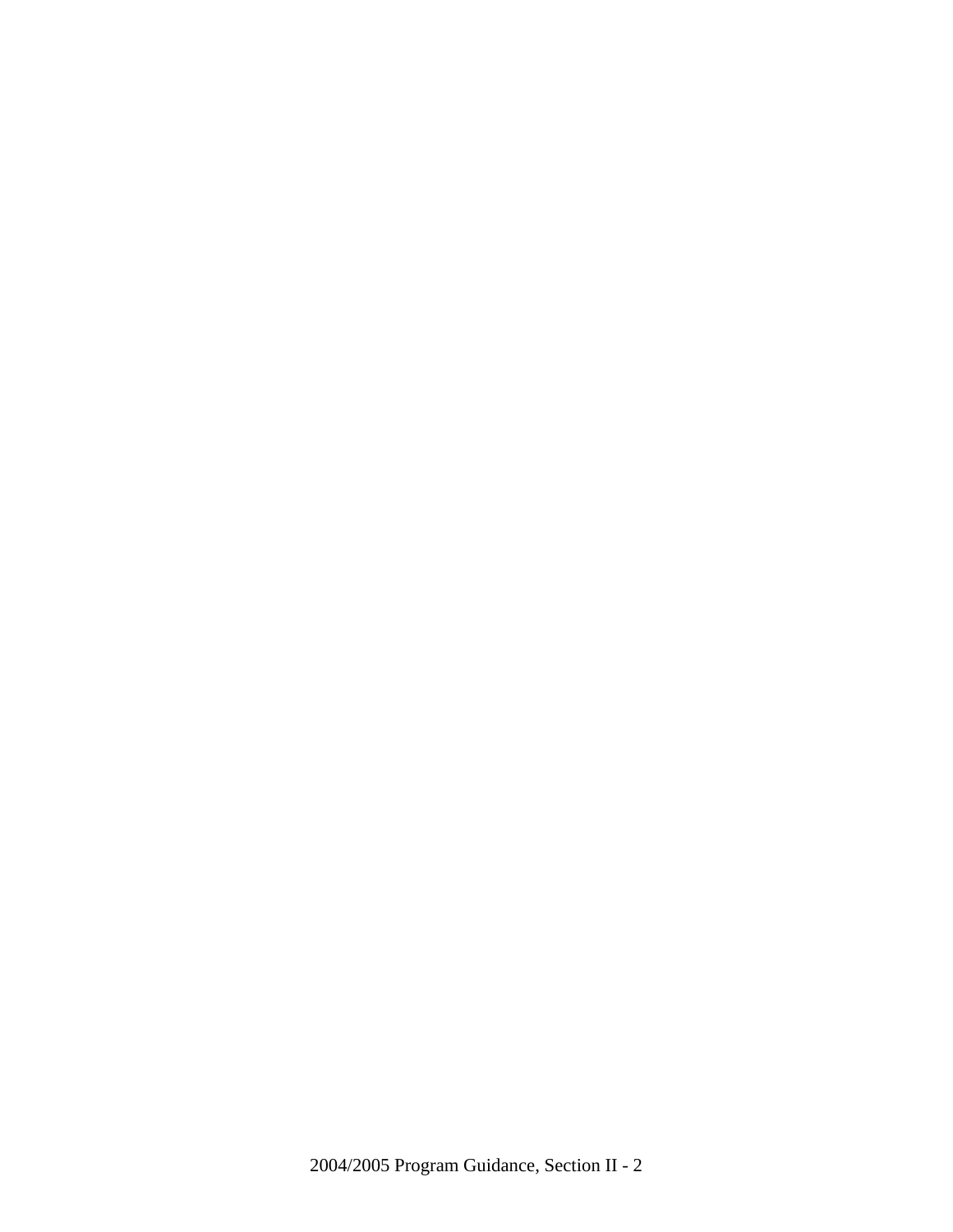# "Roller Dam") on the Colorado River.

# **C-29 GVIC PASSAGE AND SCREEN O&M** \$93,600 / \$93,600

Operation and maintenance of passage and screen facilities at the GVIC Diversion Dam on the Colorado River near Palisade.

**116 REDLANDS SCREEN** \$1,250,000 / \$2,400,000 Construct fish screen at the Redlands Diversion Dam canal on the Gunnison River near Whitewater. Operation and maintenance funds also expected to be needed in FY 05.

# *NEW PROJECTS*

# **C-29a GVIC SCREEN EVALUATION** \$10,000 / \$10,000

Evaluation of screen's ability to prevent fish entrainment into diversion canal.

#### **COLORADO PIKEMINNOW ENTRAINMENT INTO YAMPA RIVER DIVERSION CANALS** \$10,000 / \$10,000

Assessment and evaluation of Colorado pikeminnow entrainment into diversion canals adjacent to the Yampa River. Efforts will focus on the largest diversions (i.e., Patrick Sweeney and Maybell).

# **C-6 EVALUATION OF RAZORBACK SUCKER MIGRATION AND RECRUITMENT FROM FLOODPLAIN DEPRESSIONS INTO THE MAINSTEM MIDDLE GREEN RIVER** \$72,000 / \$52,000

Evaluation of the size and age at which razorback suckers stocked as larvae migrate from floodplain depressions into the mainstem river (and of environmental cues related to this migration).

# *PLACEHOLDERS*

# **C-26a HARTLAND FISH PASSAGE \$0 / \$75,000 \$0 / \$75,000 \$0 / \$75.000 \$0 / \$75.000 \$0**  $\mu$

Construction of fish passage at the Hartland Diversion Dam. (On hold pending determination of need [Gunnison River /Aspinall temperature modeling report will be complete in September 2003.].)

# **C-26b HARTLAND FISH SCREEN** \$0 / \$45,000

Construction of fish screen at the Hartland Diversion canal. (On hold pending determination of need [Gunnison River /Aspinall temperature modeling report will be complete in September 2003.].)

**C-6 FLOODPLAIN HABITAT RESTORATION PROGRAM** - The floodplain habitat restoration program is undergoing assessment, thus continuation and cost of acquisition/assessment activities is unknown until that assessment is complete. The habitat restoration program and a proposal for sub-basin and site-specific management plans will be discussed at upcoming Biology and Management committee meetings.

2004/2005 Program Guidance, Section II - 3

Complete construction of fish screen at the Grand Valley Project Diversion Dam (aka

**C-23 GRAND VALLEY PROJECT FISH SCREEN** \$3,200,000 / \$0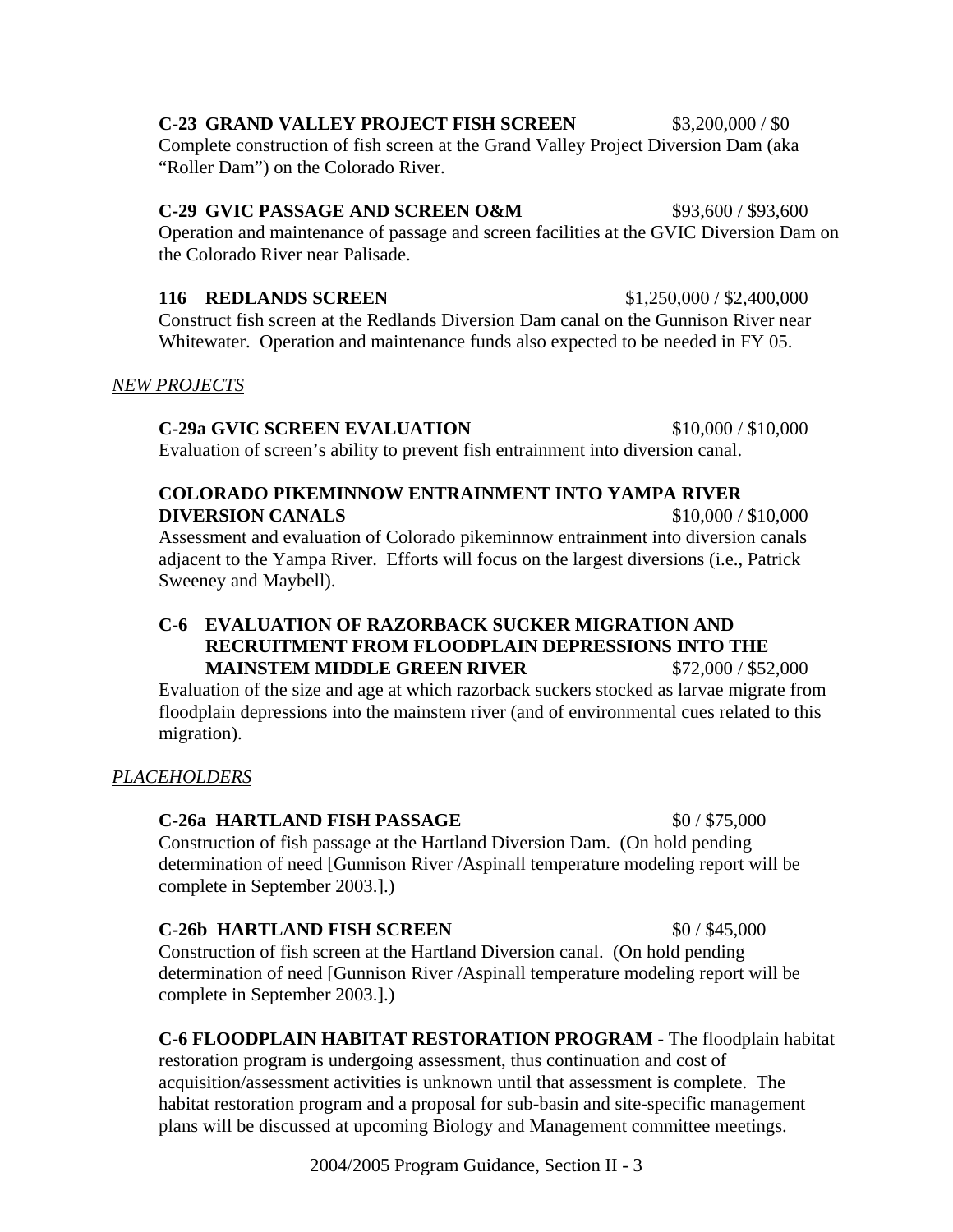-Screen sites for contaminants (#C-6 umb)

- -Hydrology/Geomorphology (#C-6 hyd)
	- a. Pre- and post-restoration assessments
	- b. Development of design options for restoration
	- c. Construction oversight
- -Site and Sub-basin management plan implementation

-Land acquisition activities (#C-6 land)

-Easement and weed management (O&M) (#C-6 easement)

-Levee removal construction (#C-6 umb)

-Evaluation of razorbacks stocked into depressions (#C-6 rz)

-Evaluation of bonytail stocked into depressions (#C-6 bt)

-Evaluation of larval entrainment (#C-6 rz entrainment)

-Floodplain restoration (#75)

-Stewart Lake management plan (#117) (On hold pending results of selenium remediation efforts.)

#### *COMPLETED/DISCONTINUED PROJECTS*

#### **C-6rz model RAZORBACK SUCKER HABITAT MODEL**

The habitat model is scheduled for completion in March 2003.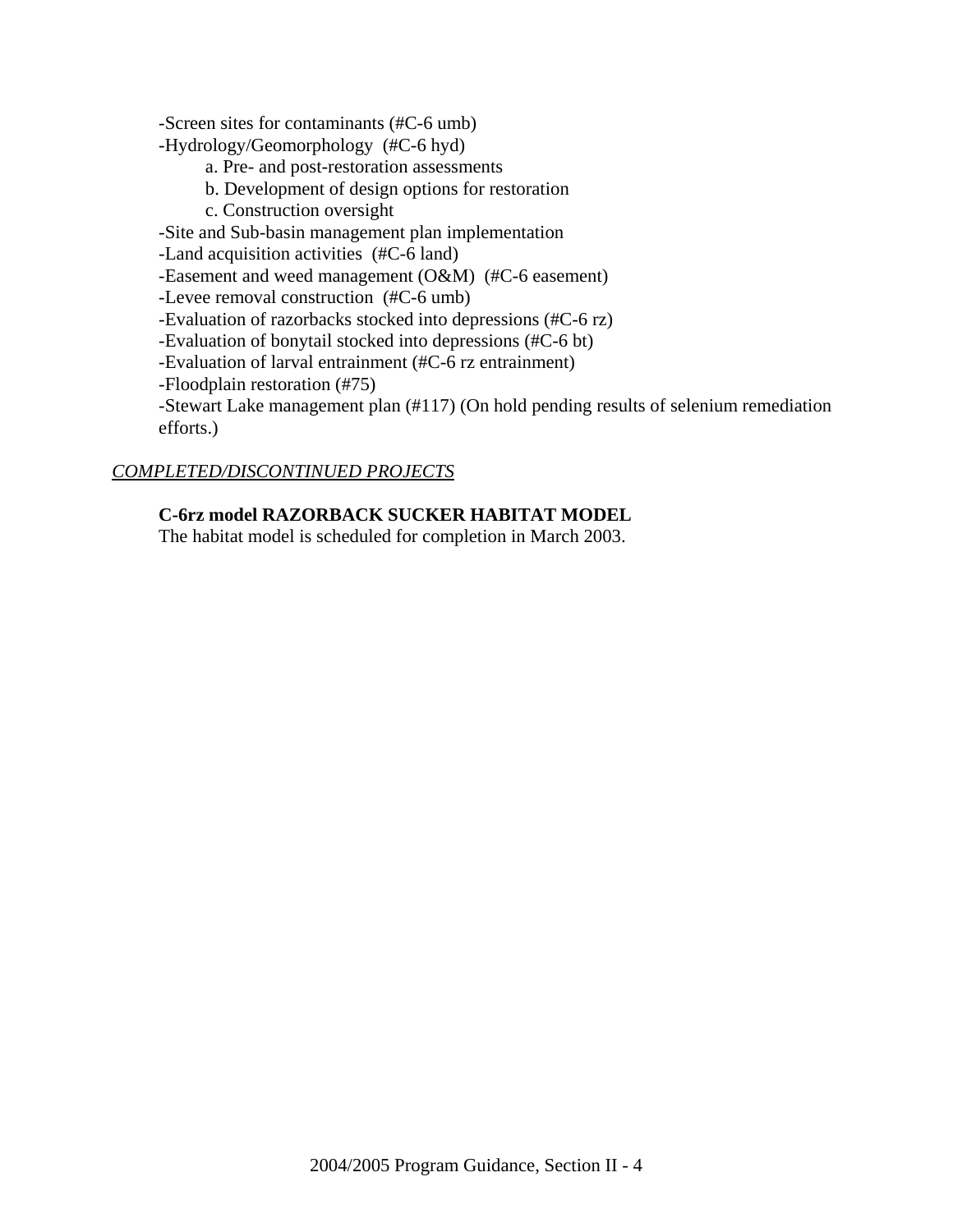#### **III. NONNATIVE FISH CONTROL**

Nonnative fish control activities in FY 2004–2005 will be directed toward: 1) removal/control of problematic nonnative fishes from river reaches occupied by the endangered fishes; 2) identification of centrarchid source areas; 3) evaluation and control of escapement of nonnative fishes from reservoirs that serve as chronic sources of nonnative fishes into river reaches occupied by the endangered fishes; and 4) evaluation of nonnative fish stocking regulations.

| <b>PROJECT</b> |       | <b>PROJECTED</b> |
|----------------|-------|------------------|
| <b>NUMBER</b>  | TITLE | FY 04/05 BUDGET  |

*ONGOING PROJECTS*

Yampa River.

**C-18/19 CENTRARCHID SOURCES** \$122,900 / \$0 Isotope study to identify sources of centrarchids found in the Colorado River.

#### *ONGOING PROJECTS NEEDING REVISION*

As all of these nonnative fish control activities are fairly new, they may require revision based on the outcome of previous years' work.

**98a MIDDLE YAMPA RIVER PIKE TRANSLOCATION** \$73,000 / \$75,000 Removal and translocation of northern pike from the middle Yampa River.

**98b UPPER YAMPA NONNATIVE FISH TRANSLOCATION** \$86,100 /\$90,000 Removal and translocation of northern pike, smallmouth bass, and channel catfish from the upper Yampa River.

**109 MIDDLE GREEN NORTHERN PIKE REMOVAL \$48,300 /\$50,000** Continuation of the removal of northern pike from the middle Green River which was begun in FY 2001.

**110 LOWER YAMPA CATFISH REMOVAL \$140,000 / \$145,000** Removal of catfish from the lower Yampa River to sufficiently reduce their abundance and minimize predatory and competitive impacts on growth, recruitment, and survival of resident humpback chub.

**123 GREEN RIVER NONNATIVE FISH REMOVAL \$186,500 / \$195,800** Removal of channel catfish, smallmouth bass, and northern pike from the Green River.

**124 DUCHESNE RIVER NONNATIVE FISH REMOVAL** \$28,700 / \$30,000 Removal of channel catfish, smallmouth bass, and northern pike from the Duchesne River.

#### **125 MIDDLE YAMPA BASS AND CATFISH TRANSLOCATION**

\$36,000 / \$40,000 Removal and translocation of smallmouth bass and channel catfish from the middle

2004/2005 Program Guidance, Section III - 1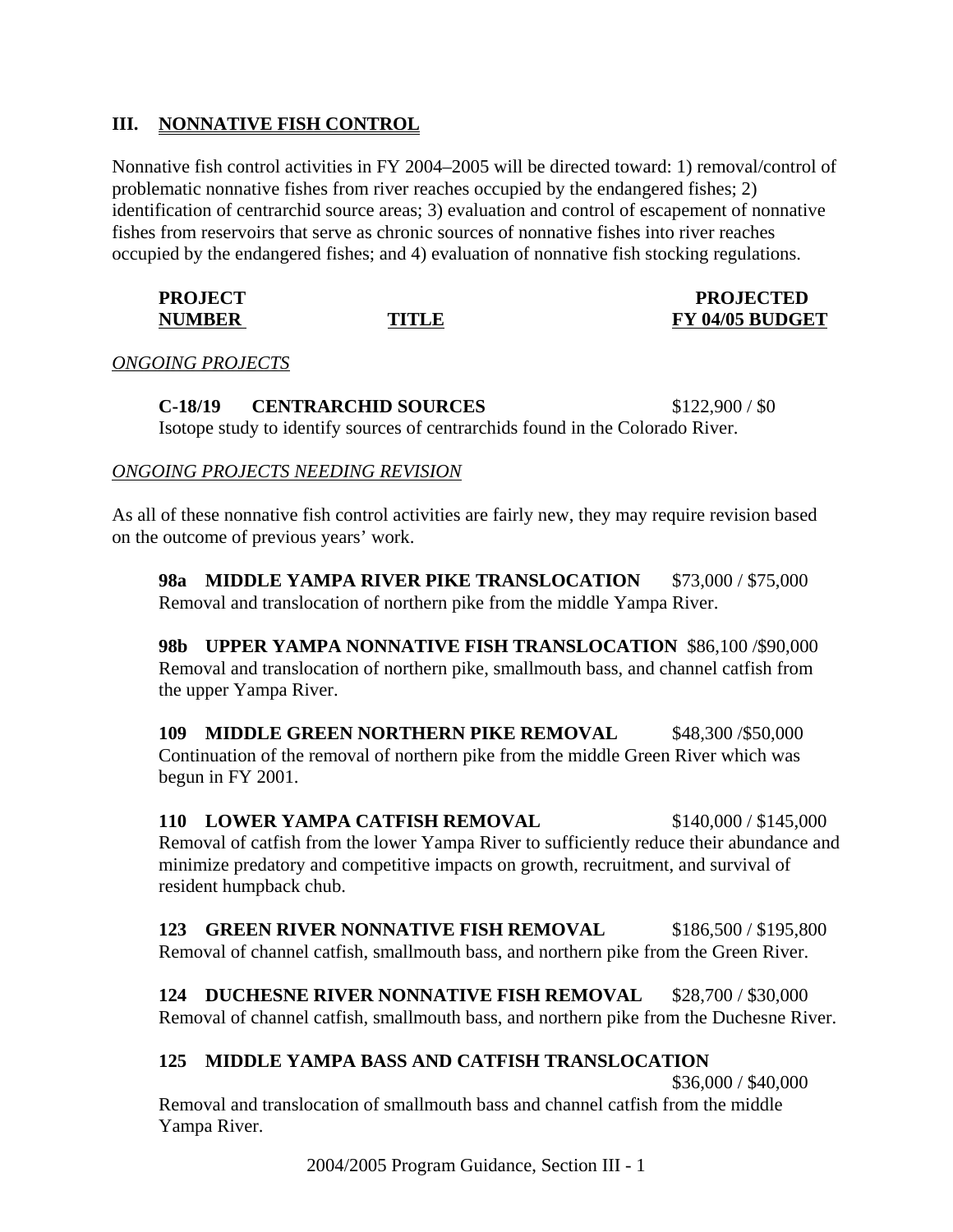#### **126 COLORADO RIVER CATFISH REMOVAL** \$77,700 / \$78,100

Removal of channel catfish from the Colorado River.

#### *NEW PROJECTS:*

#### **EVALUATE NATIVE FISH RESPONSE TO NONNATIVE FISH CONTROL EFFORTS**

*Program guidance to be developed by Colorado and Program Director's office.*

#### *PLACEHOLDERS:*

# **C-20 HIGHLINE LAKE SCREENING : - REPLACEMENT NET** ~\$200,000 **/** \$0

**- O&M**  $$8,000 / $8,000$ Need for replacement and operation and maintenance of the nonnative fish net barrier at Highline Lake will be discussed by Biology and Management committees. (O&M from Colorado additional in-kind funds).

#### **C-31 NORTHERN PIKE EXCLUSION ASSESSMENT** \$? /\$?

Exclude northern pike from spawning habitats adjacent and connected to the Yampa River to reduce the abundance of northern pike in critical habitat for endangered fish downstream.

#### **119 ESCAPEMENT FROM STARVATION RESERVOIR**

Evaluation of sportfish escapement from Starvation Reservoir. If flows adequate for evaluation are not available in FY 03; FY 03 funds may carry forward to FY 04.

#### **C-9 ELKHEAD SCREEN**

On hold pending determination of need.

#### *COMPLETED/DISCONTINUED PROJECTS:*

#### **118 EVALUATION OF ESCAPEMENT FROM ELKHEAD**

Results of studies to determine levels of nonnative warmwater sportfish escapement from Elkhead Reservoir expected by early FY 04.

#### **106 NONNATIVE STOCKING REGS. EVAL.**

Final report on evaluation of the effectiveness of (biological response to) Colorado's fish stocking regulations due 6/30/03.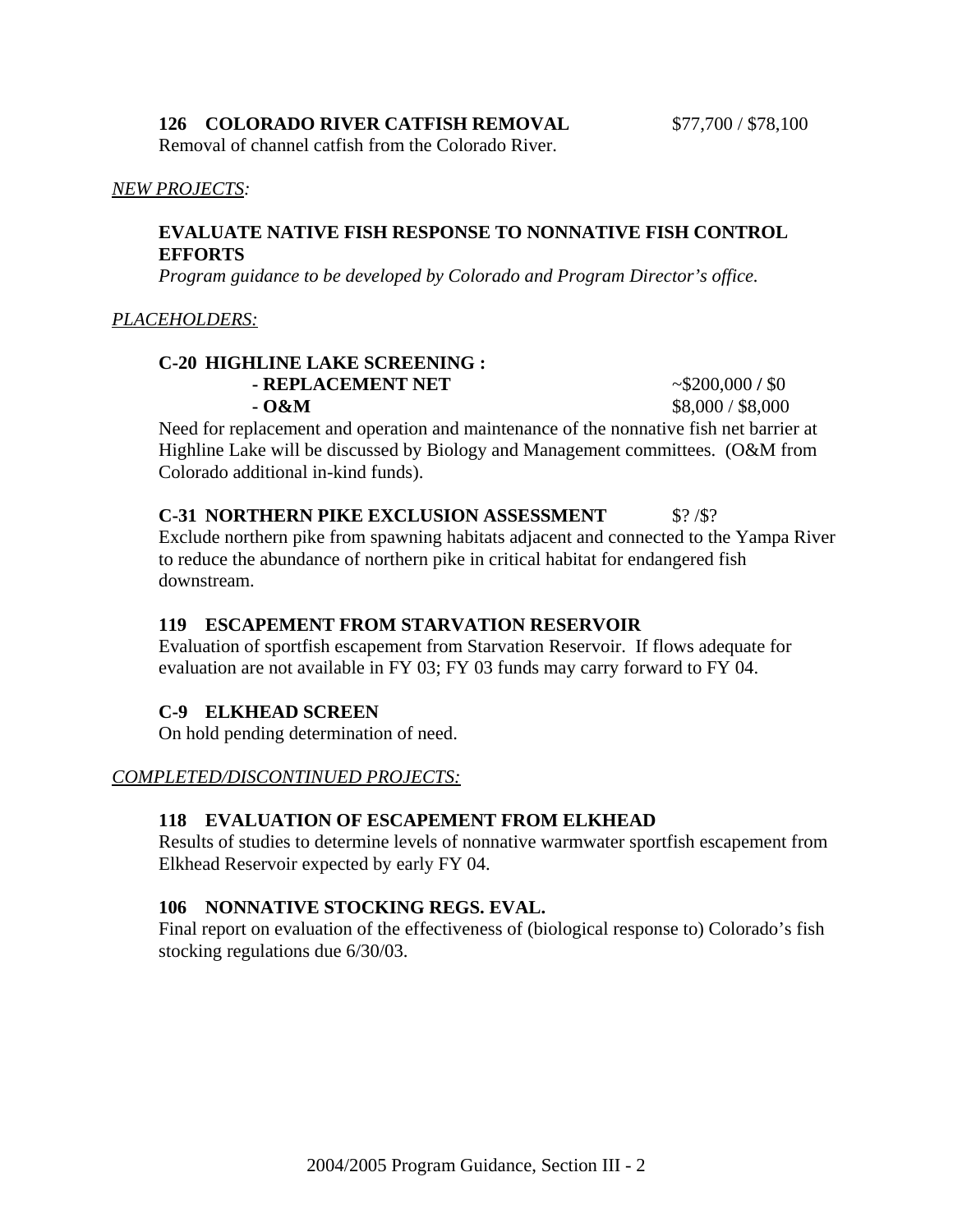#### **IV. PROPAGATION & GENETICS MANAGEMENT**

The goals of Propagation and Genetics management are: to prevent immediate extinction of any endangered Colorado River fish stocks; to conserve genetic diversity of wild endangered fish stocks through recovery efforts; to maintain genetic diversity in captive-reared endangered fish broodstock that is similar to that of the wild stock used as founders; and to produce genetically sound offspring for augmentation efforts.

#### **PROJECT PROJECT PROJECTED NUMBER TITLE FY 04/05 BUDGET**

*ONGOING PROJECTS*

#### **C–7 PROPAGATION FACILITIES** \$240,000 / \$210,000

Construction and leasing of additional growout ponds to produce endangered fish for stocking and purchase of necessary tags and tagging equipment.

| <b>GREEN RIVER SUBBASIN GROWOUT PONDS</b> | \$30,000 / \$0        |
|-------------------------------------------|-----------------------|
| PIT TAGGING EQUIPMENT FOR                 |                       |
| <b>BROODSTOCK AND AUGMENTATION FISH</b>   | \$210,000 / \$210,000 |

#### *ONGOING PROJECTS NEEDING REVISION*

#### **29 O&M OF PROPAGATION FACILITIES**

Operation and maintenance of Program hatchery facilities to produce endangered fish for stocking according to approved stocking plans. Revise to add funds for raising fish at Colorado's native species hatchery.

|                 | 29a GRAND VALLEY END. FISH FACILITY   | \$357,000 / \$375,000 |
|-----------------|---------------------------------------|-----------------------|
| 29 <sub>b</sub> | WAHWEAP STATE FISH HATCHERY           | \$235,900 / \$248,000 |
| 29c             | <b>OURAY ENDANGERED FISH FACILITY</b> | \$440,000 / \$462,000 |
| $\mathbf{0}$    | <b>OURAY WELL-FIELD DEVELOPMENT/</b>  |                       |
|                 | <b>REPAIR</b>                         | \$40,000 / \$45,000   |
|                 | 29d COLORADO NATIVE SPECIES HATCHERY  | \$73,500 / \$77,200   |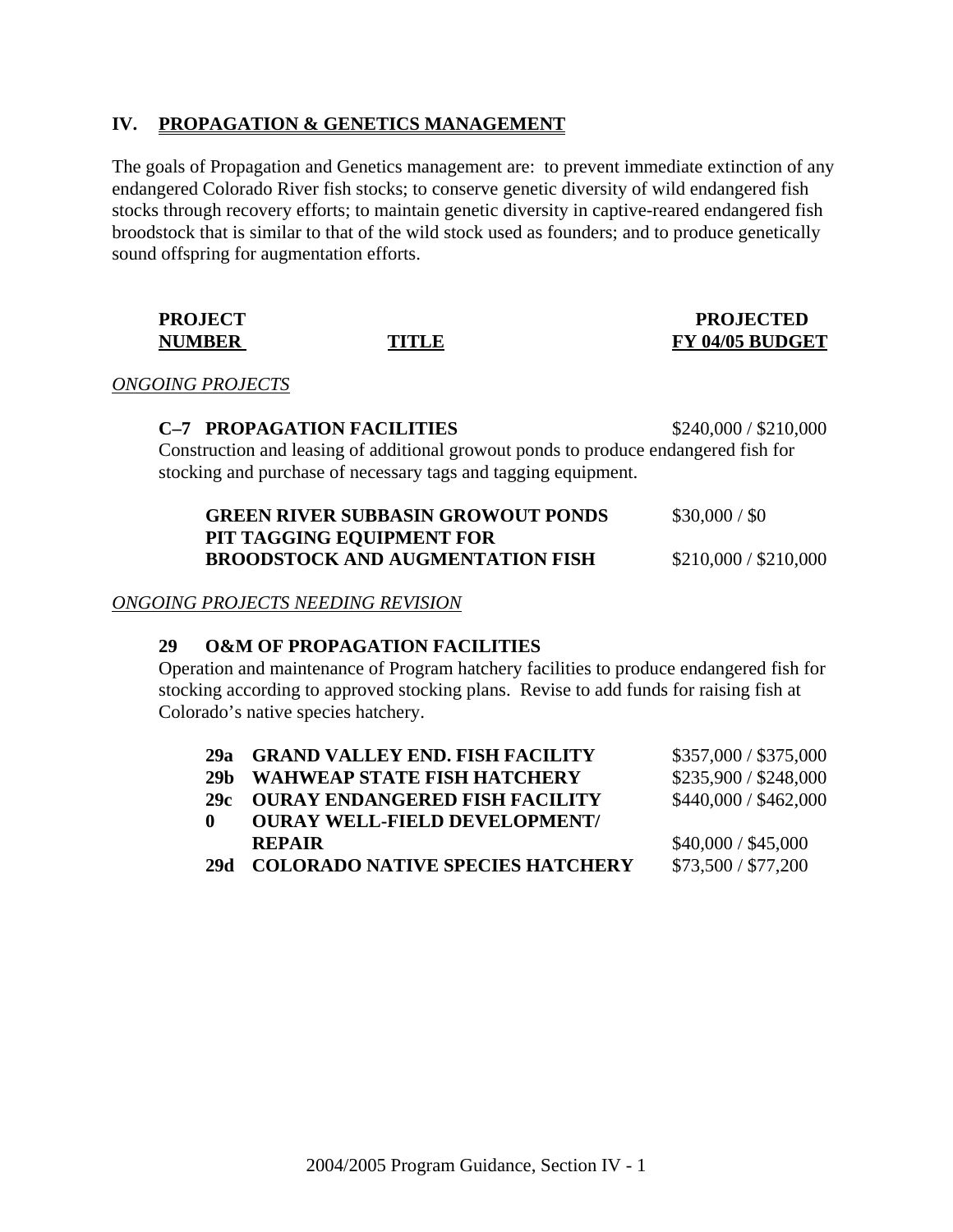#### **V. RESEARCH, MONITORING, & DATA MANAGEMENT**

The goals of Research, Monitoring and Data Management are to provide the necessary information in life histories of endangered fishes to aid in the implementation of other Program activities, to determine the status and trends of the natural stocks, and to actively maintain the data in a useable format for researchers. The objective is to use this information in deciding the course of other Program management actions to recover the endangered fish.

| <b>PROJECT</b> |       | <b>PROJECTED</b> |
|----------------|-------|------------------|
| <b>NUMBER</b>  | TITLE | FY 04/05 BUDGET  |

*ONGOING PROJECTS*

**15 LARVAL FISHES IDENTIFICATION** \$45,600 / \$47,900 Processing of collections under project #22F, backlog cataloging, and maintenance curation of existing specimens.

**22F YAMPA & MIDDLE GREEN COLO. PIKEMINNOW & RAZORBACK SUCKER LARVAL ABUNDANCE** \$94,500 / \$99,200 "Real-time" larval razorback and pikeminnow monitoring to determine optimal dam operations.

**127 UPPER COLORADO RIVER PIKEMINNOW EST** \$106,100 / \$112,800 Second and third years of Analysis and write up of final report for population estimate of Colorado pikeminnow in the lower Green River.

**128b (22J) LOWER GREEN PIKEMINNOW EST.** \$50,000 / \$0 Analysis and write up of final report for population estimate of Colorado pikeminnow in the lower Green River.

**129 (22K) DESO/GREY HUMPBACK EST.** \$12,000 / \$0 Analysis and write up of final report for population estimate of humpback chub in Desolation/Grey Canyons of the Green River. During FY03 sampling is being moved from the summer to fall, drought conditions and/or poor comparison to earlier years because of the seasonal change may require further years of estimates (FY04/05).

**130 CATARACT CANYON HUMPBACK CHUB EST.** \$90,000 / \$110,000 Delayed due to low flows in FY02. First year begins in FY03 (if flows allow)

**131 BLACK ROCKS HUMPBACK CHUB EST.** \$46,100 / \$49,000 Overlaps of Fiscal years, some sampling to be done in FY05 with report writing.

**132 WESTWATER CANYON HUMPBACK CHUB EST.** \$67,900 / \$83,500 Overlaps of Fiscal years, some sampling to be done in FY05 with report writing.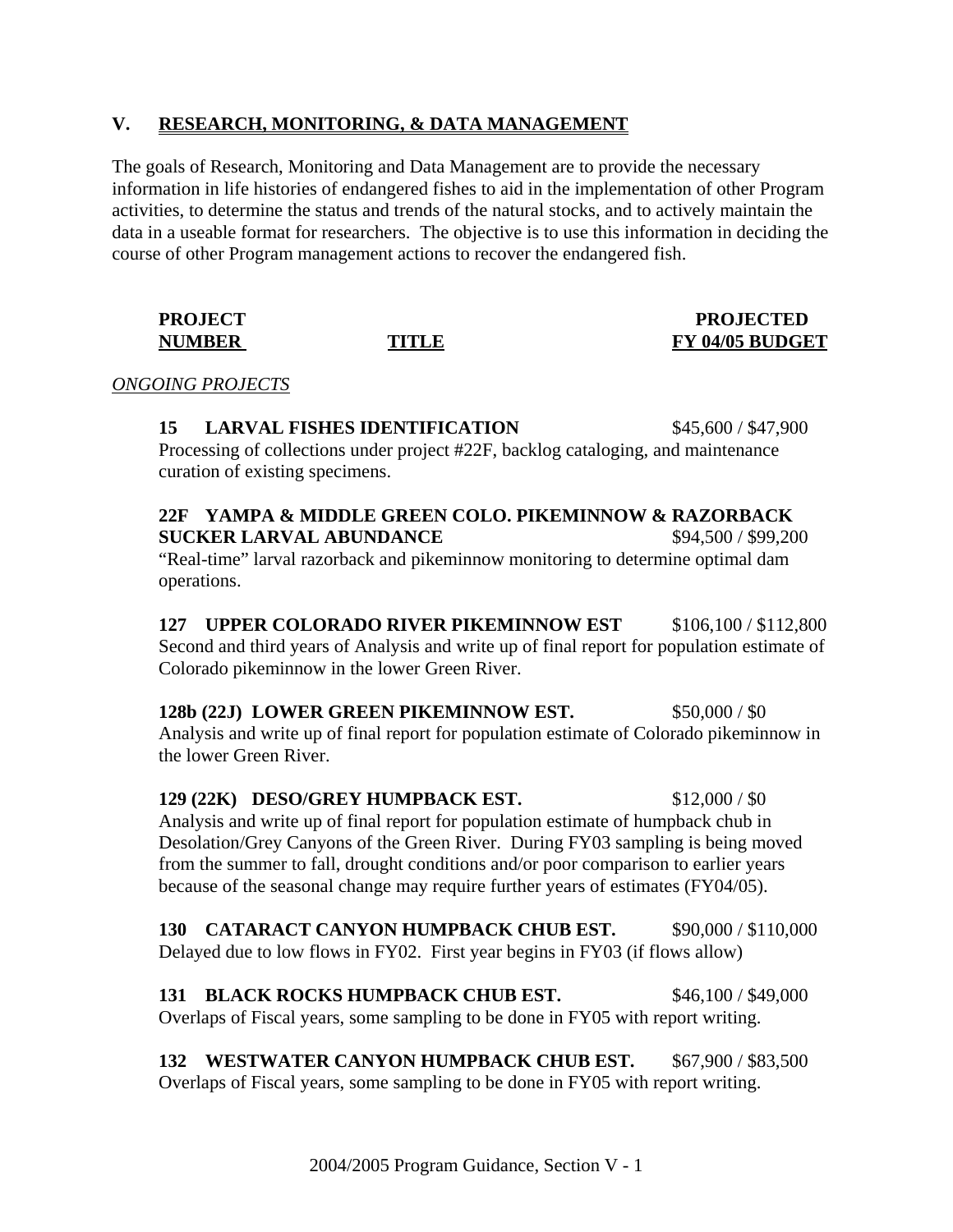# **133 YAMPA CANYON HUMPBACK CHUB EST.** \$96,900 / \$30,000

FY04 is second year of sampling. Final report due in FY05.

#### *ONGOING PROJECTS NEEDING REVISIONONGOING PROJECTS NEEDING REVISION*

#### **16 DATABASE MANAGEMENT** \$35,000 / \$36,800

The Service compiles, manages, and maintain all research and monitoring data collected by the Recovery Program. Also includes all stocking information from the various hatcheries.

#### **121 SURVEY OF LARVAL RAZORBACK SUCKER IN THE UPPER COLORADO RIVER SUBBASIN** \$91,200 / \$76,300

Second of larval razorback sucker monitoring in the Gunnison River. This scope of work should be revised to incorporate the sites in the Upper Colorado River that were identified in FY04/05 Early Program Guidance, the search for congregations of spawning adults and the location of spawning bars.

#### *NEW PROJECTS*

#### **(111) TITLE: RAZORBACK SUCKER AND BONYTAIL STOCKING EVALUATION**

#### **RIPRAP Item Number:**

Green River Action Plan: Mainstem

IV.A.1.d. Evaluate stocking success as identified in monitoring plan for stocked fish Green River Action Plan: Yampa and Little Snake Rivers

IV.A.1.b. Evaluate stocking success as identified in monitoring plan for stocked fish Colorado River Action Plan: Mainstem

IV.A.3-6.c Evaluate stocking success as identified in monitoring plan for stocked fish Colorado River Action Plan: Gunnison River

IV.A.3.c. Evaluate stocking success as identified in monitoring plan for stocked fish

#### **Rationale/Problem Statement:**

Based on the recommendation from a workshop on designing methods to evaluate stocked fish (Muth and Czapla 2003), this project will initially analyze data from other ongoing projects (i.e., nonnative fish control and population estimates) to determine survival, distribution, movement and growth of stocked fish while at large in the Green River and Upper Colorado River subbasins. This information is necessary to determine the success of the stocked fish and to allow for potential adjustments to the integrated stocking plan. A portion of this work should also determine additional sampling that may be required as projects are completed or have a 2-year hiatus (population estimates).

#### **Project Goals and Objectives:**

- 1. Determine survival, distribution, movement and growth of stocked fish.
- 2. Determine additional sampling needs.

#### **Expected Products:**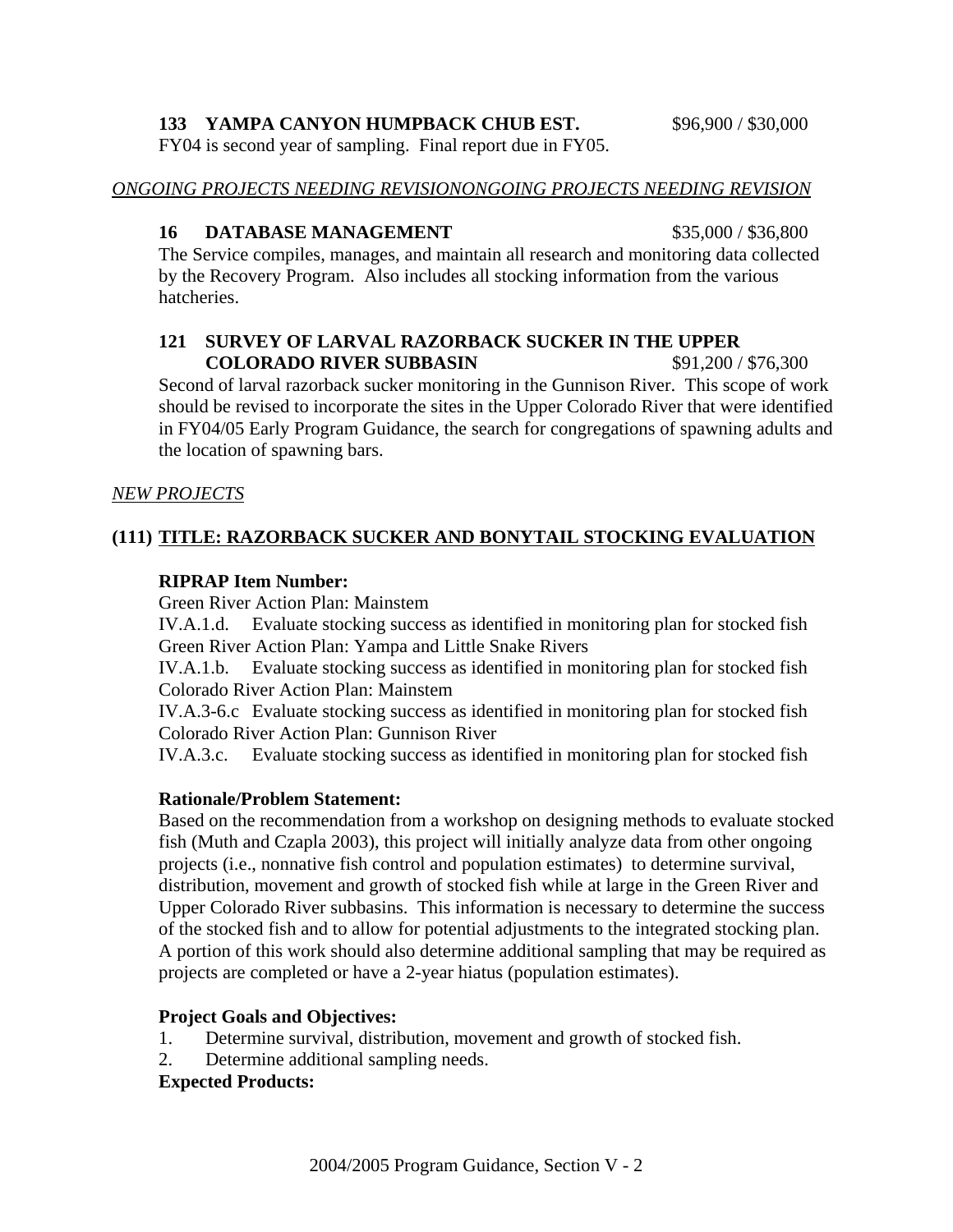A report that identifies survival estimates, distribution, movement and growth of stocked fish. The report should also make recommendations on other sampling that may be required in out years.

#### **Recommended Approach/Methods:**

The database management project (#16) will integrate all the various FY03 projects in the Upper Basin which have information on stocked fish and PIT-tag information provided by hatcheries (FY02–FY03). The principle investigator will use various computer software and statistical programs to analyze the data and write a report.

#### **Schedule:**

| (1/15/04)    | Project #16 has received all data from other investigators)                                          |
|--------------|------------------------------------------------------------------------------------------------------|
| $(1/15-3/1)$ | Principle investigator on #16 integrates all pertinent information)                                  |
| $3/1 - 5/1$  | Data analyzed for survival, distribution. movement and growth                                        |
| $5/1 - 6/1$  | Write draft report                                                                                   |
| 6/1/04       | Draft report submitted to Program Coordinator (so information can be used in<br>planning FY 05 work) |

**Cost Range:** \$25,000–\$30,000

#### **Literature Cited:**

Muth, R.T., and T.E. Czapla. 2003. Workshop summary: designing methods to evaluate stocked fish in the Upper Colorado River, Green River and San Juan River subbasins. Program Director's Office, Upper Colorado River Endangered Fish Recovery Program, Denver, Colorado.

# **TITLE: YOUNG-OF-THE-YEAR COLORADO PIKEMINNOW MONITORING**

*(Program guidance to be developed.)*

#### *PLACEHOLDERS*

#### **MONITORING STOCKED RAZORBACK SUCKER AND BONYTAIL**

\$0 / \$60,000

An additional sampling effort may be needed in FY 2005 to monitor stocked razorback and bonytail where Colorado pikeminnow and humpback chub population estimates will not be conducted that year. This may entail a one-pass electrofishing survey in the Green River, plus some additional trammel netting.

#### **DEVELOPMENT OF A COMPUTER-INTERACTIVE KEY TO IDENTIFY CYPRINID LARVAE AND EARLY JUVENILES** \$40,600 / \$89,900

The Larval Fishes Laboratory at CSU has proposed to develop this key, similar to the one developed to identify razorback sucker larvae. This is currently considered a placeholder as the report for the sucker key is not yet complete and or its utility yet fully tested. The Recovery Program would also be interested in finding other entities who might share the cost of this work.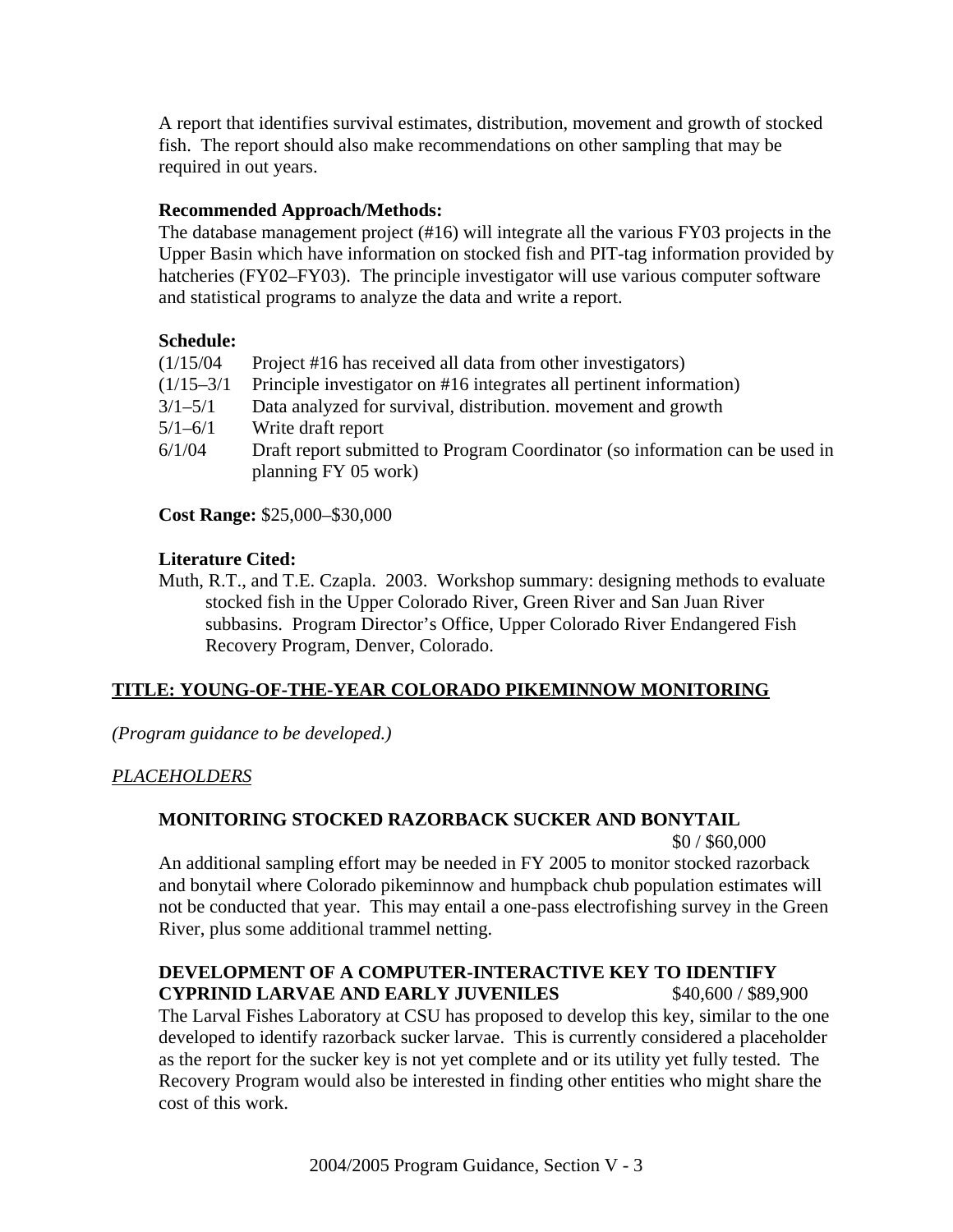# *COMPLETED/DISCONTINUED PROJECTS*

# **128a (22i) MIDDLE GREEN PIKEMINNOW EST.**

Report writing and finalized during FY04, funds were provided in FY03. Additional funds may be required to integrate data with the lower Green River Colorado pikeminnow population estimate.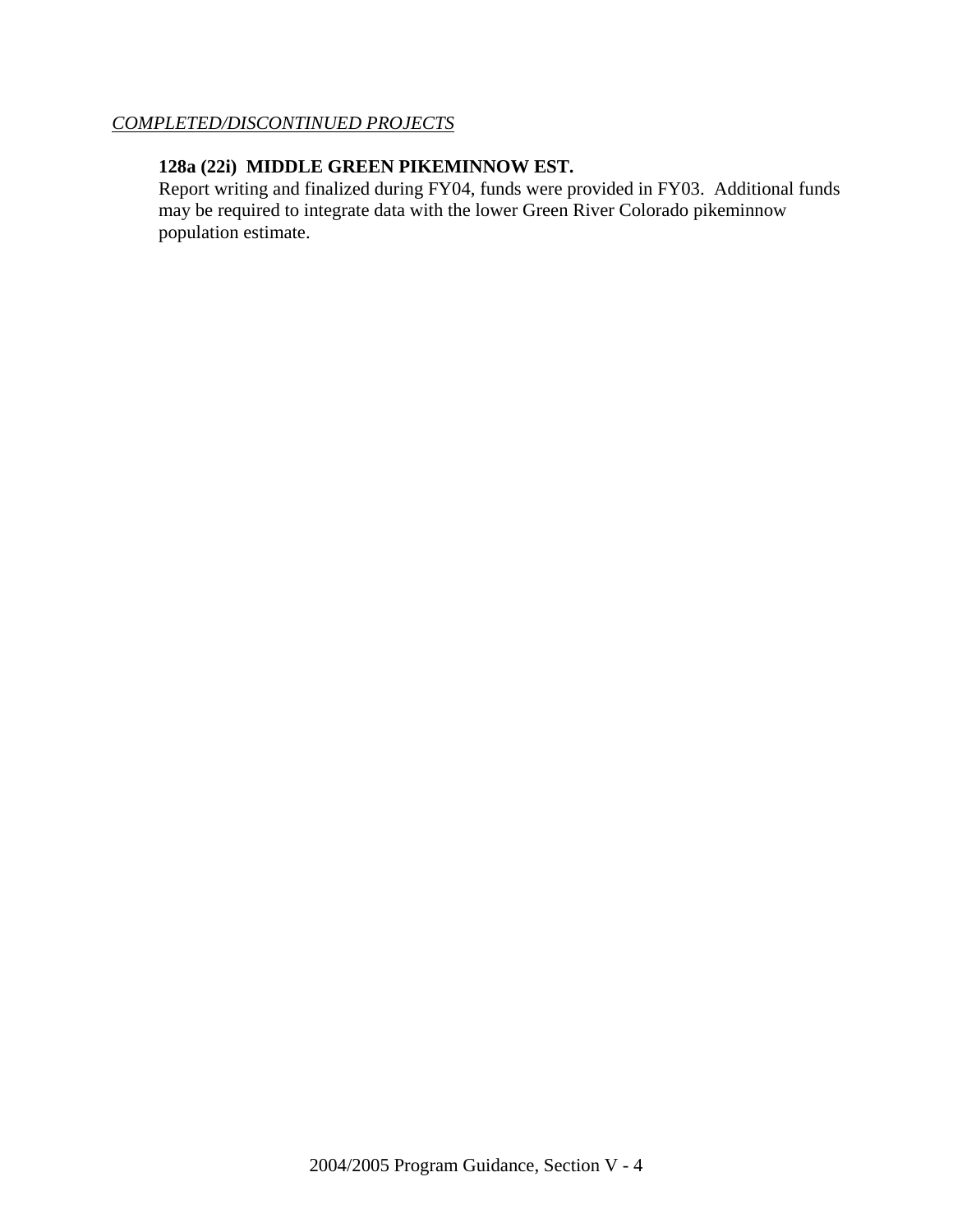#### **VI. INFORMATION, EDUCATION, & PUBLIC INVOLVEMENT**

A strategic, multi-faceted information and education program is being implemented to: develop public involvement strategies at the beginning of any and all projects; educate target audiences (including the public and elected officials) about endangered fish and increase their understanding of and support for the recovery of these fish at local, state and national levels; provide opportunities for the public to participate in activities that support recovery; and improve communication and cooperation among members of the Recovery Program.

# PROJECT PROJECTED **NUMBER TITLE FY 04/05 BUDGET**

#### *ONGOING PROJECTS*

#### **12 INFORMATION AND EDUCATION** \$50,000 / \$50,000

The Information and Education Program scope of work is a comprehensive communications plan that addresses goals, objectives and strategies for all aspects of the Recovery Program. Project-specific plans are included as subsets to the comprehensive plan. This method of planning and evaluating I&E activities is designed to improve both internal and external communication. The I&E Committee reviews and evaluates the plans and updates and changes them as needed to address changes in Program activities.

The following projects have scopes of work that contain public involvement activities which are considered subsets of the comprehensive I&E communication plan:

#### **PIP-12B GRAND VALLEY PROJECTS** \$35,000 / \$35,000

This SOW is ongoing and addresses public involvement related to: restoring fish passage at the abandoned, privately-owned Price-Stubb Dam, the Grand Valley Project and the privately-owned Hartland Dam; and the Gunnison River biological opinion and NEPA compliance. These activities include, but are not limited to, public meetings, news releases, one-on-one meetings with affected interests, distribution of literature and provision of regular updates to local congressional staff.

#### **PIP-12H INTERPRETIVE SIGNS AND EXHIBITS** \$30,000 / \$30,000

The Recovery Program is working to install interpretive signs and exhibits in key locations in the Upper Colorado River Basin to provide information about the endangered fishes and the Recovery Program. Plans for FY 04/05 include completing an exhibit at the Vernal Museum (shared with the Ouray National Wildlife Refuge) and possibly establishing a permanent exhibit at the Lake Powell Visitor's Center in FY 05 (which might require additional funds).

**PIP-12I RUEDI RESERVOIR** Funded outside Recovery Program Since 1990, Reclamation has released water from Ruedi Reservoir to benefit endangered fish species in the 15-Mile Reach of the Colorado River. Local businesses and residents of Basalt, Colorado, remain concerned about the effects these releases will have on the Fryingpan River's gold-medal fishery. The Bureau handles all public involvement issues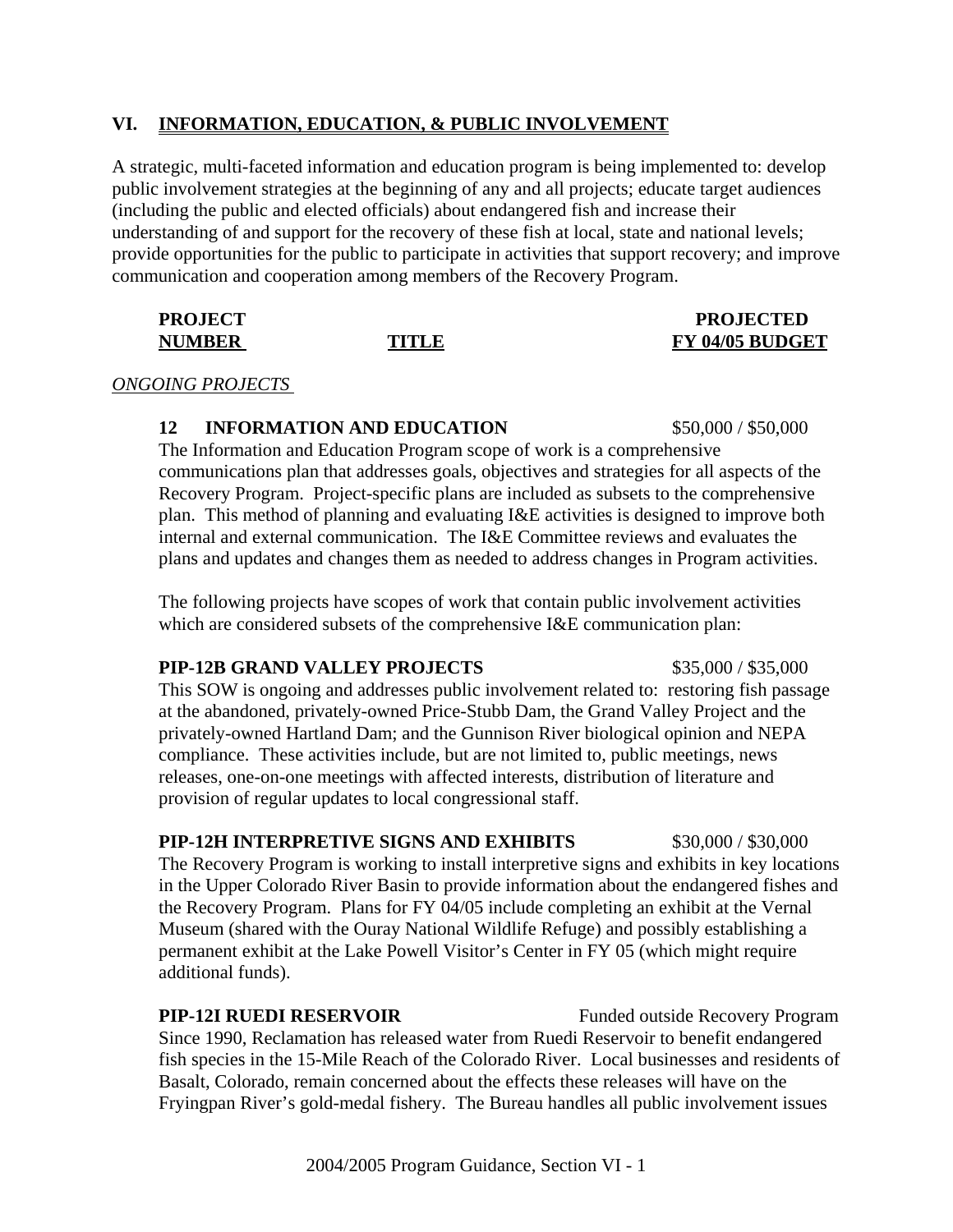2004/2005 Program Guidance, Section VI - 2

related to this project including hosting public meetings, sending news releases, maintaining a 1-800 information line; and e-mailing updates to interested parties.

#### **PIP 12J INTERACTIVE BASINWIDE MAP** \$5,000 / \$5,000

An interactive, computerized map of the Colorado River Basin will enable the Recovery Program to provide customized information for specific audience needs. The map will be available in both electronic and print formats and will be used at public meetings, on the Program website, in Program publications, and to provide to print and broadcast news media. Researchers will also have access to the map to highlight specific projects they are involved with. In FY 2002, \$20,000 was provided to the Colorado River District to oversee production of the base map by Southwest Data Center. Of that amount, \$3,000 would go toward development of the base map and the remainder to customize the graphic for Recovery Program use. An annual budget is required to update the map.

#### *ONGOING PROJECTS NEEDING REVISION*

#### **PIP 12K TRIBUTARIES** \$4,000 / \$4,000

The Recovery Program is developing management plans / consultation processes for significant tributaries of the Upper Colorado River Basin. The Yampa and Gunnison rivers are of primary focus in FY 04/05.

#### **PIP 12L NONNATIVE FISH MANAGEMENT** \$5,000 / \$5,000

The Recovery Program is expanding its efforts to minimize the adverse effects certain species of nonnative fish have on the endangered fishes. As work includes removal of popular sportfish species in more publicly visible sections of the Colorado River and its tributaries, public involvement issues will also increase. A comprehensive strategic communications plan was prepared in FY 02 and will be implemented in FY 03 and beyond to ensure that accurate, timely messages are delivered to target audiences.

#### *PLACEHOLDERS*

**PIP 12E FLOODPLAIN RESTORATION** (Funds within C-6) This work addresses public involvement related to habitat restoration along the Colorado mainstem and its tributaries. Activities include, but are not limited to, one-on-one meetings with affected landowners, involving potentially affected interests in decisionmaking processes, informing the public through news releases, distribution of literature and public meetings as appropriate.

# **PIP 12C COORDINATED RESERVOIR OPERATIONS** \$0 / \$43,800

This work addresses public involvement related to coordinated operation of reservoirs in the upper reaches of the Colorado River to increase spring peak flows in the 15-Mile Reach of the Colorado River. Activities include, but are not limited to, informing the public through news releases and direct mailings as necessary of any decisions to adjust reservoir operations and bypasses made to enhance flows for endangered fish purposes. Due to the drought, there will likely not be enough water in reservoirs in 2004 to coordinate operations. Funds should be made available in 2005, however, in the event that water conditions make this SOW possible.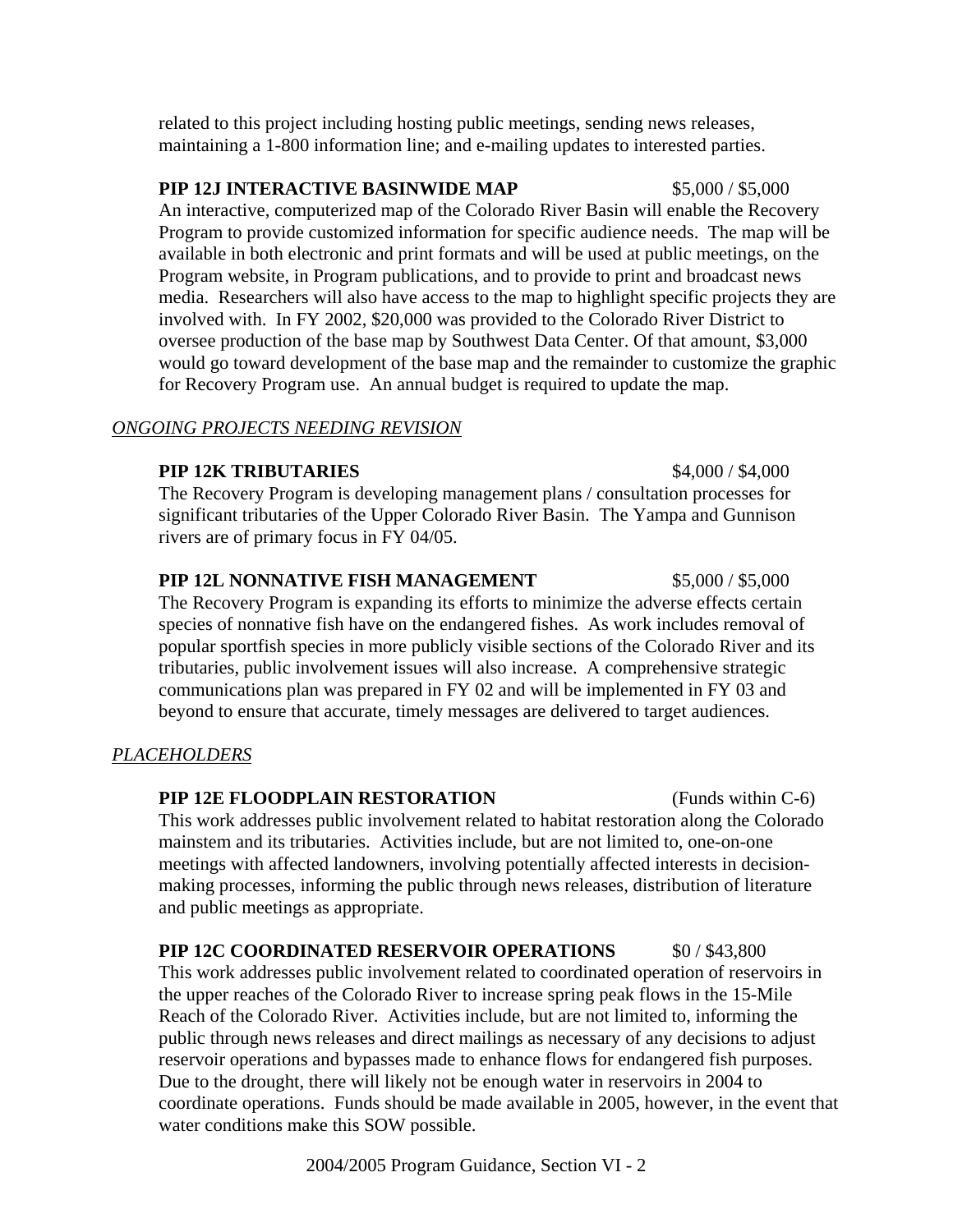# **PIP 12F POND RECLAMATION** (Funds within C-18/19)

Pond reclamation has been put on hold until work is completed to identify centrarchid sources. Public involvement will be needed at some point to gain access to property from private landowners and to inform the public regarding the nature of any Program actions that will occur.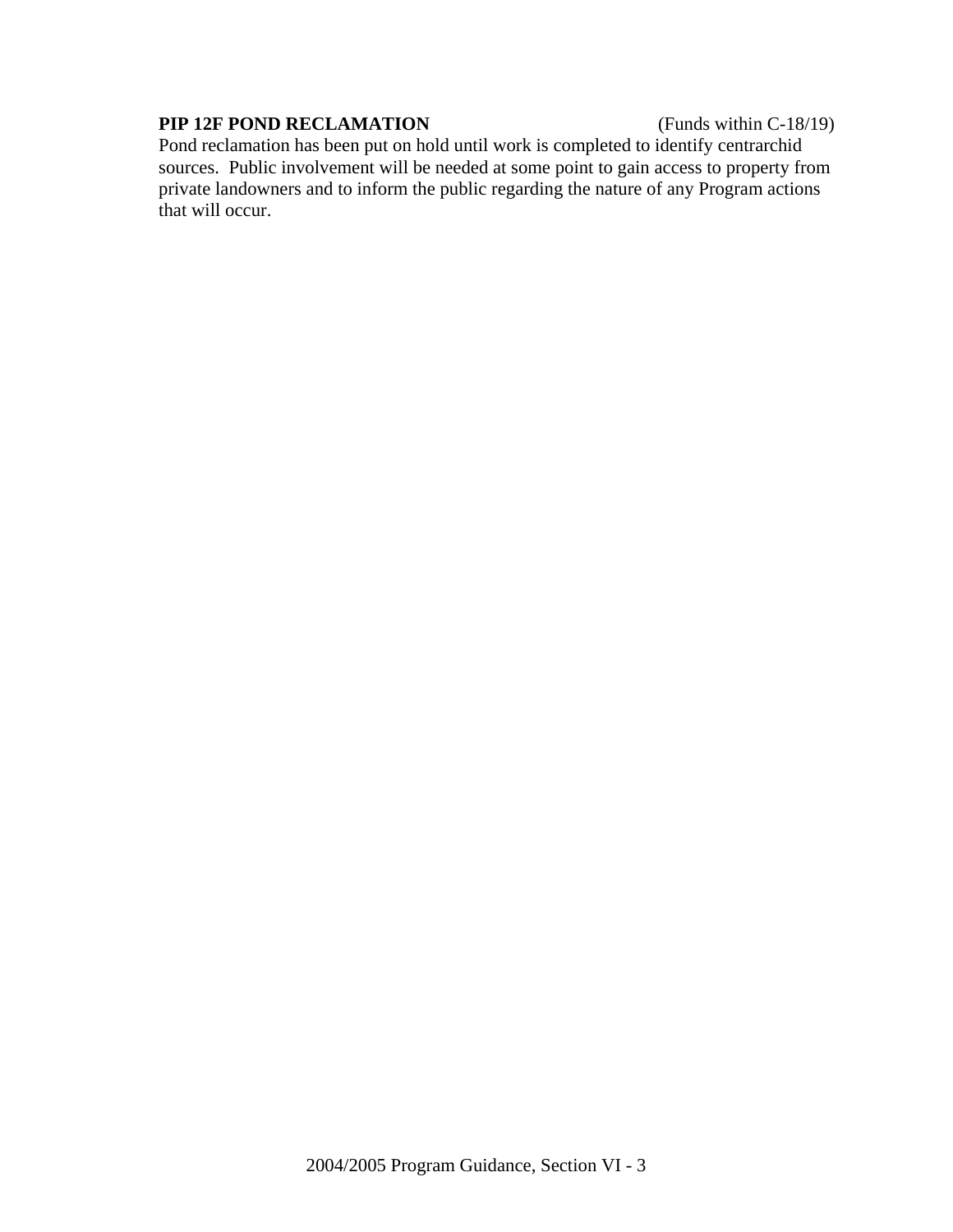# **VII. PROGRAM MANAGEMENT**

Program management activities for FY 2004-2005 focus on continued planning and coordination of Program activities by the Program Director and staff and by Utah, Colorado, Wyoming, and the Bureau of Reclamation.

|                  | <b>PROJECT</b><br><b>NUMBER</b><br>TITLE   | <b>PROJECTED</b><br>FY 04/05 BUDGET |
|------------------|--------------------------------------------|-------------------------------------|
|                  | <b>ONGOING PROJECTS</b>                    |                                     |
| $\mathbf{1}$     | UTAH PROGRAM MANAGEMENT                    | \$92,000 / \$94,700                 |
| $\overline{2}$   | <b>BUREAU OF RECLAMATION PROGRAM MGMT.</b> | \$150,000 / \$150,000               |
| 3                | <b>SERVICE PROGRAM MANAGEMENT</b>          | \$905,000 / \$932,200               |
| $\boldsymbol{4}$ | <b>COLORADO PROGRAM MANAGEMENT</b>         | \$110,000 / \$110,000               |
| 5                | WYOMING PROGRAM MANAGEMENT                 | \$36,900 / \$37,600                 |
|                  | <b>CAP21 CAPITAL PROJECTS COORDINATION</b> | \$250,000 / \$200,000               |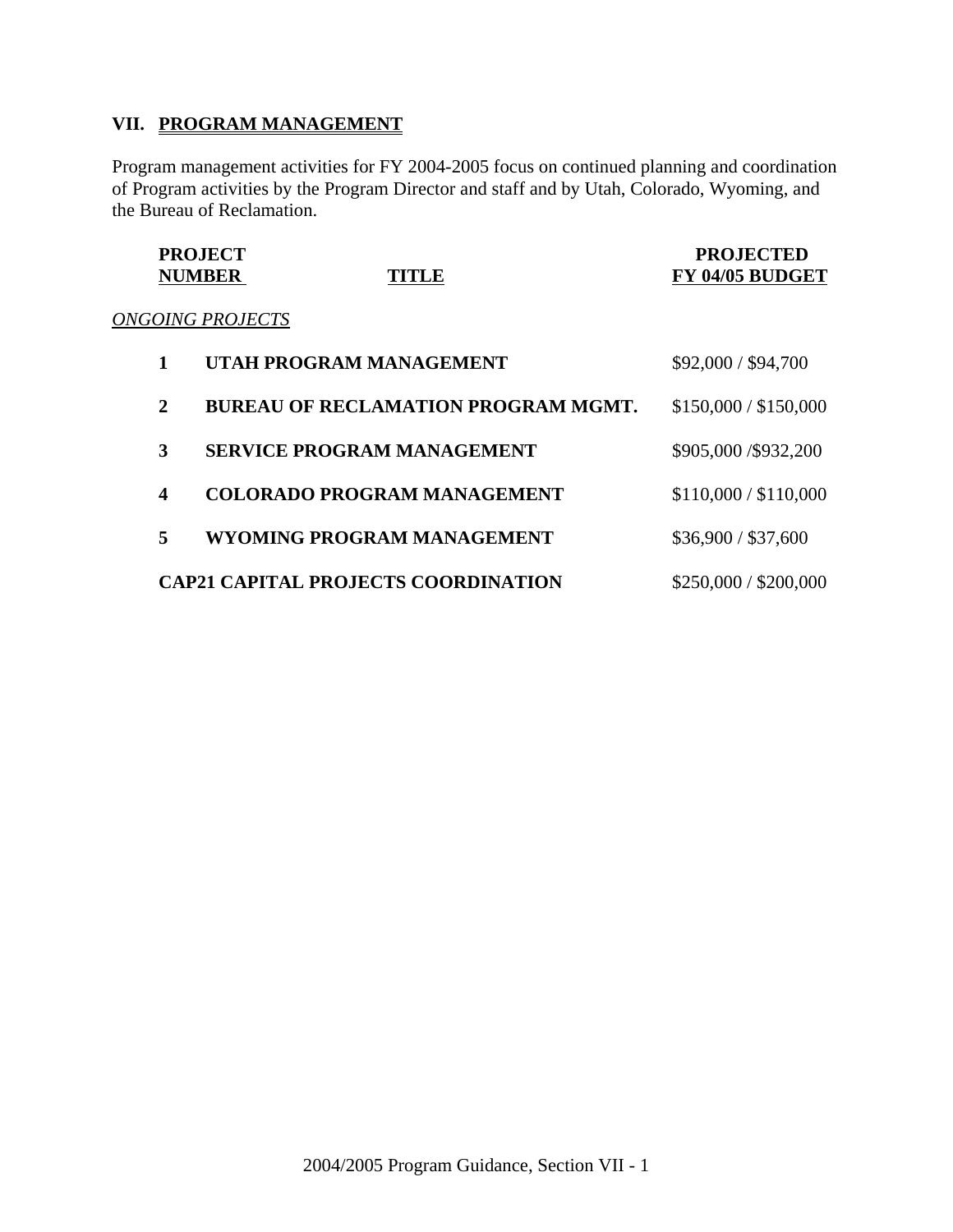# **FY-2004–2005 PROPOSED SCOPE OF WORK for:** *(Show brief title of project here)*

| Lead Agency:  |                                                                           |
|---------------|---------------------------------------------------------------------------|
| Submitted by: | [Give name of project manager, give name, address, phone, fax, and e-mail |
|               | of principal investigator]                                                |

Date:

# Category: Expected Funding

# Source:

- No. 2. Ongoing project **Annual funds**
- non-text project and the capital funds no capital funds and capital funds no capital funds no capital funds no capital funds no capital funds no capital funds no capital funds no capital funds no capital funds no capital f
- Requested new project Other (explain)
- Unsolicited proposal
	- I. Title of Proposal:
- II. Relationship to RIPRAP: *[Action plan(s), task number(s) and title(s) in the most recent RIPRAP which are correlated with this project]*
- III. Study Background/Rationale and Hypotheses: *[If applicable] [Include description of expected study results and how those results will be integrated into the overall recovery effort.]*
- IV. Study Goals, Objectives, End Product: *[Include measurable outcomes and their expected due dates.]*
- V. Study area *[including river miles and sampling dates, if appropriate]*
- VI. Study Methods/Approach *[provide a clear description of sampling methods, gear types, numbers and life stages of fish to be collected, statistical analyses to be used, etc.]*
- VII. Task Description and Schedule

# VIII. FY-2004 Work

- Deliverables/Due Dates
- S Budget *[Broken out by task and funding target; see budget detail example requirements, attached]*
	- Labor
	- **Travel**
	- Equipment
	- Other
	- Total

**COLORADO RIVER RECOVERY PROGRAM** Project No.: Project No.: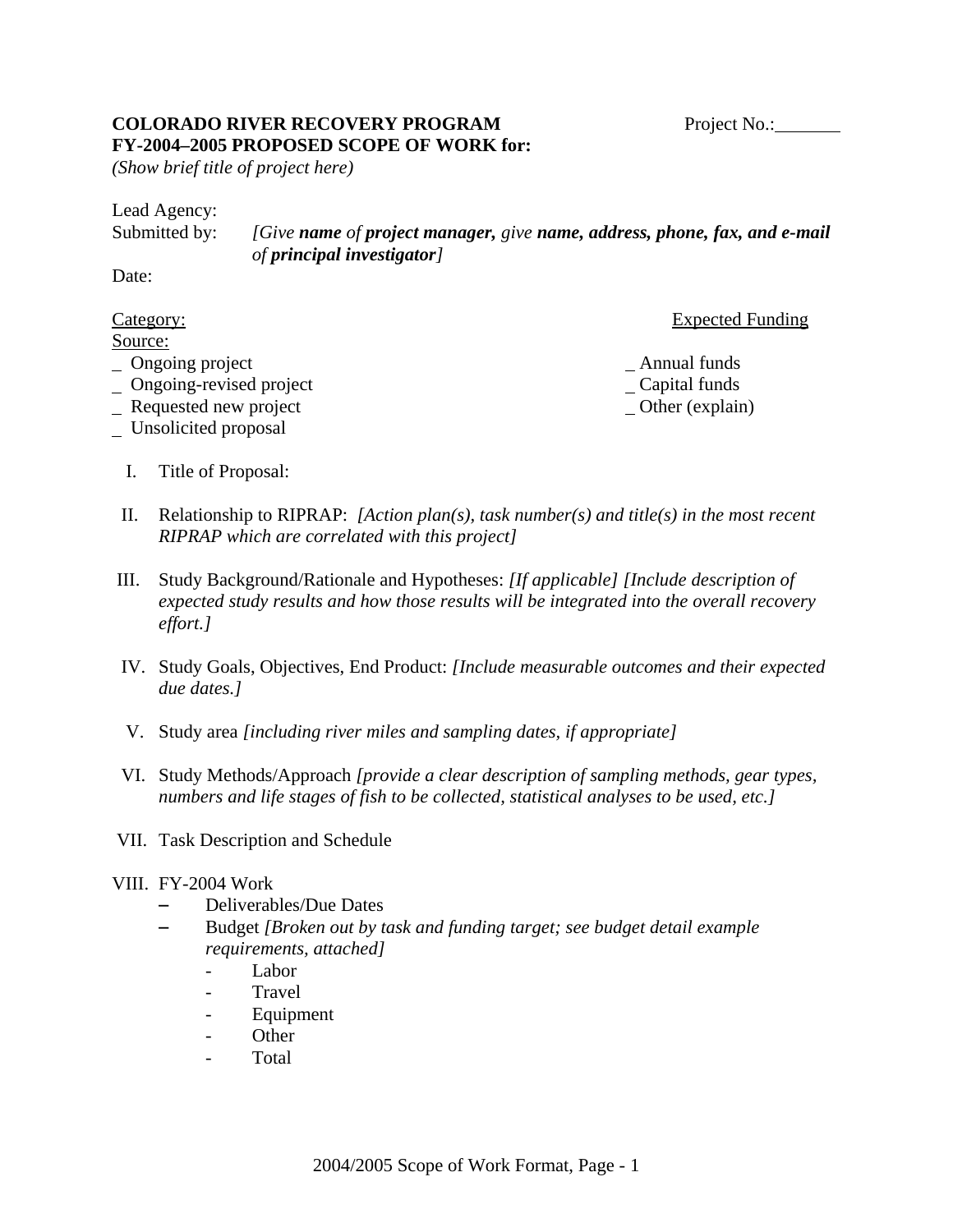FY-2005 Work (for multi-year study)

- Deliverables/Due Dates
- S Budget *[Broken out by task and funding target; see budget detail example requirements, attached]*
	- Labor
	- Travel
	- **Equipment**
	- Other
	- Total

FY-2006 etc. (for multi-year study)

 IX. Budget Summary *[Provide total AND break-out by funding target (e.g. station)]*\* FY-2004 FY-2005 FY-2006

Total:

- X. Reviewers *[For new projects or ongoing-revised projects, list name, affiliation, phone, and address of people who have reviewed this proposal.]*
- XI. References
- \* Do NOT include overhead costs on funds transferred from Reclamation to the Service.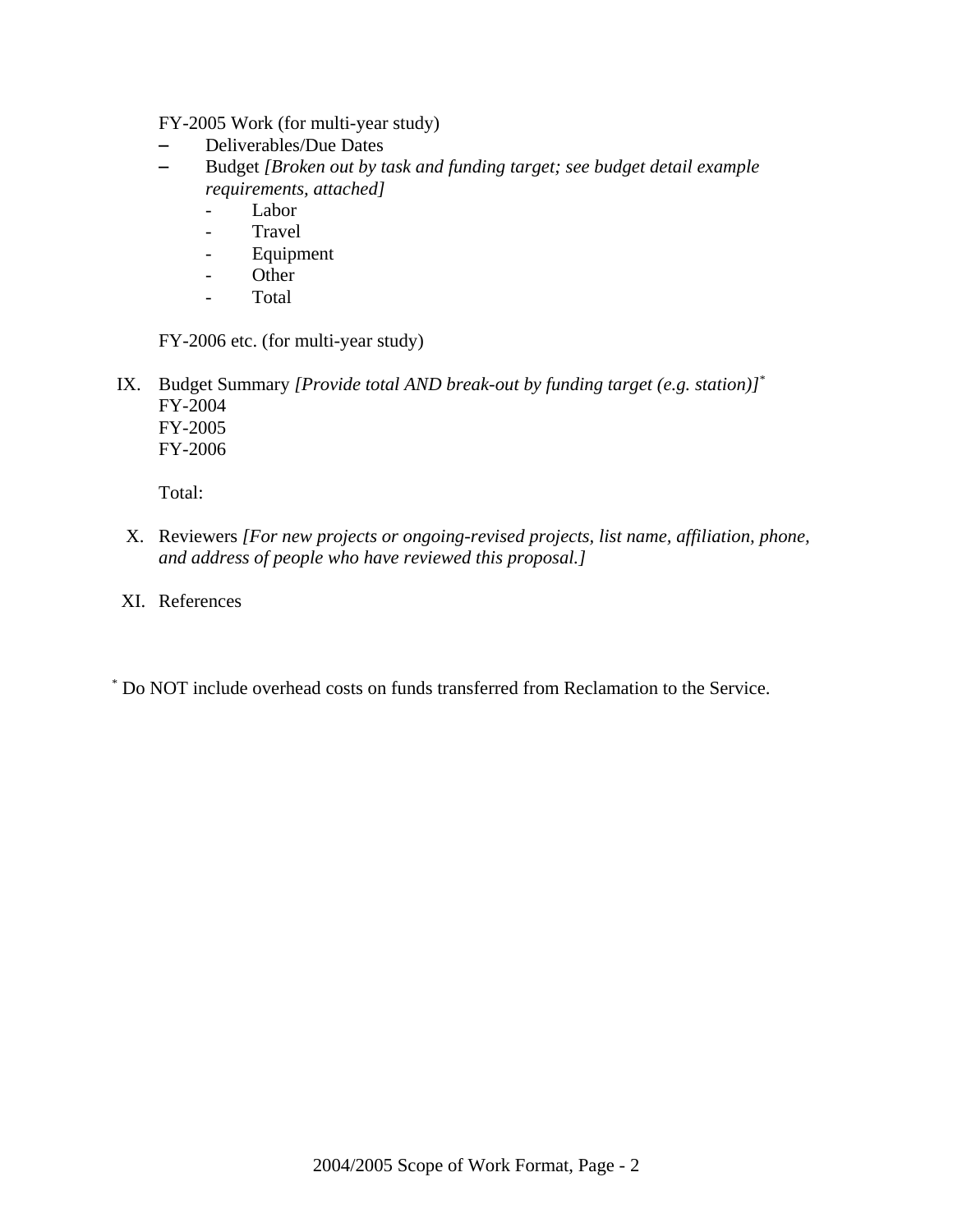#### **Scope of Work Budget Detail Requirements**

Budgets should be broken down by task, category (at least labor, travel, supplies, and equipment) and funding target. Under "labor," please identify: the type of labor (e.g., project manager, technician, secretary, etc.), the labor rate (per day, per week, or whatever calculation your office uses), and the expected amount of effort (expressed in terms of hours or weeks). If supplies exceed 5% of the project budget, please explain those costs. All equipment expenses for any single item  $\geq$ \$1,000 should be itemized and justified.

Example:

FY 2004 Costs:

|                                                                                    |          |          | Agency A Agency B Contractor | Total    |
|------------------------------------------------------------------------------------|----------|----------|------------------------------|----------|
| Task 1                                                                             |          |          |                              |          |
| Labor                                                                              |          |          |                              |          |
| Proj. mgr (\$1833/wk; 3 wks)<br>@ agency A, \$1800/wk; 2<br>wks @ agency B)        | \$5,500  | \$3,600  | \$0                          | \$9,100  |
| Technicians (10 wks per<br>agency; \$810/wk @ agency<br>A; $$900/wk \ @$ agency B) | \$8,100  | \$9,000  | \$0                          | \$17,100 |
| Travel                                                                             |          |          |                              |          |
| Per diem (20 days)                                                                 | \$600    | \$700    | \$0                          | \$1,300  |
| Vehicle (20 days)                                                                  | \$1,200  | \$1,500  | \$0                          | \$2,700  |
| *Equipment                                                                         |          |          |                              |          |
| Boat                                                                               | \$0      | \$12,000 | \$0                          | \$12,000 |
| Trailer                                                                            | \$0      | \$6,000  | \$0                          | \$6,000  |
| Motor                                                                              | \$0      | \$2,000  | \$0                          | \$2,000  |
| <b>Electrofishing Unit</b>                                                         | \$0      | \$4,000  | \$0                          | \$4,000  |
| <b>Supplies</b>                                                                    | \$700    | \$800    | \$0                          | \$1,500  |
| Task subtotal                                                                      | \$16,100 | \$39,600 | \$0                          | \$55,700 |

\*Justification: Additional outfitted electrofishing boat and trailer needed for concurrent sampling in two river reaches as required by population estimate protocol. Current equipment inventory of agency B includes only one outfitted electrofishing boat and trailer.

| Task 2                                                             |          |          |         |                  |
|--------------------------------------------------------------------|----------|----------|---------|------------------|
| Labor                                                              |          |          |         |                  |
| Biologist (2 wks; \$1500/wk<br>@agency B; contractor<br>\$2000/wk) | \$0      | \$3,000  | \$4.000 | \$7,000          |
| Technician (3.5 wks @<br>\$900/wk)                                 | \$0      | \$3.150  | \$0     | \$3,150          |
| Task subtotal                                                      | \$0      | \$6,150  |         | \$4,000 \$10,150 |
| FY 2004 TOTAL                                                      | \$16,100 | \$45,750 | \$4.000 | \$65,850         |